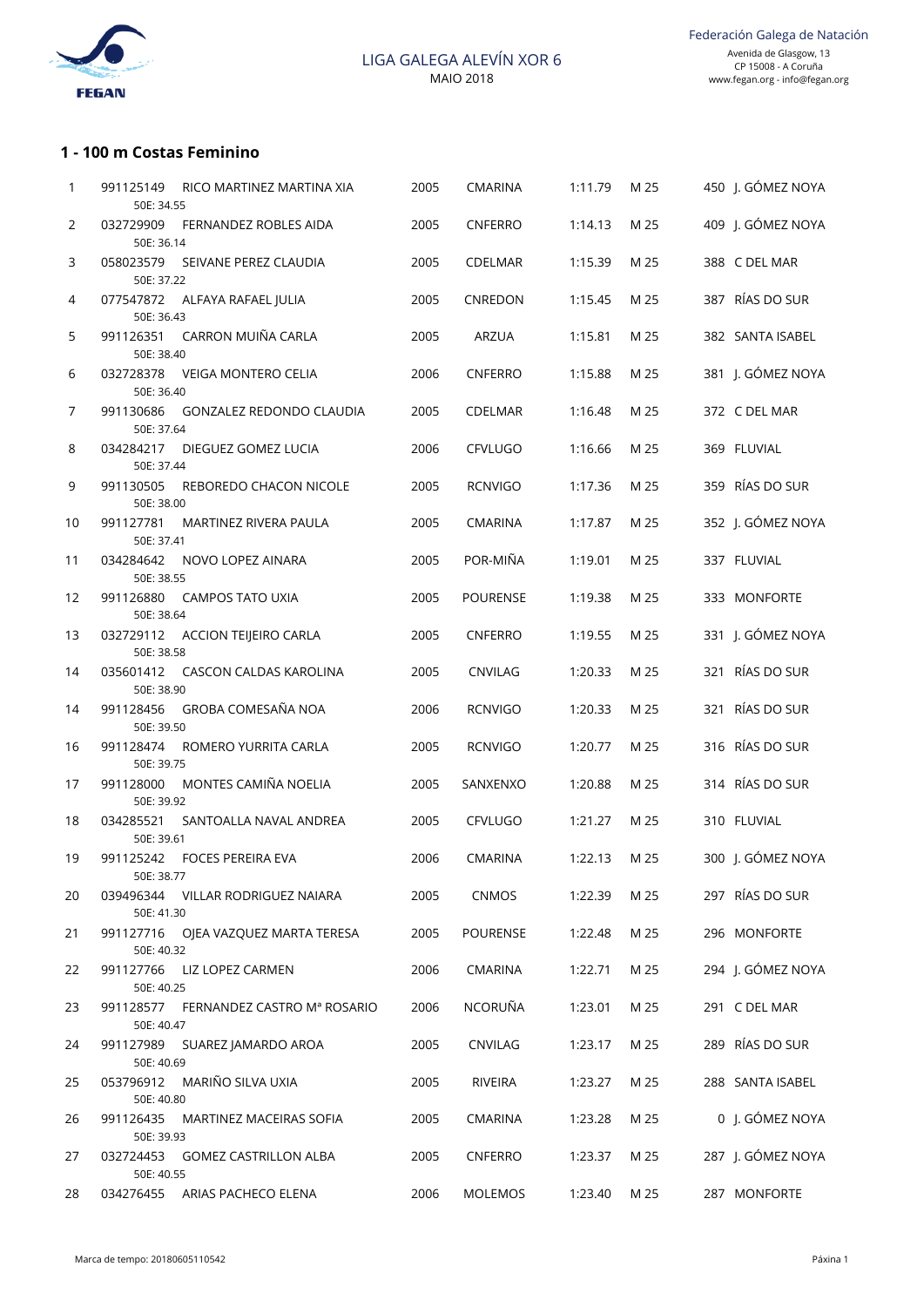

|    | 50E: 40.45                                           |      |                 |         |      |                   |
|----|------------------------------------------------------|------|-----------------|---------|------|-------------------|
| 28 | 034277738<br>PRATS MOREIRAS XIMENA<br>50E: 39.92     | 2006 | <b>MOLEMOS</b>  | 1:23.40 | M 25 | 287 MONFORTE      |
| 30 | 048117093<br>VARELA GONZALEZ LAURA<br>50E: 41.40     | 2005 | <b>CNLICEO</b>  | 1:23.53 | M 25 | 285 C DEL MAR     |
| 31 | 991128289<br>REGA DOURADO CELIA<br>50E: 40.77        | 2005 | <b>ARTEIXO</b>  | 1:23.88 | M 25 | 282 C DEL MAR     |
| 32 | 991127945<br>ROMANELLI LONGO LUCIA<br>50E: 42.19     | 2006 | <b>CULLERED</b> | 1:24.91 | M 25 | 272 C DEL MAR     |
| 33 | 034290877<br>PIN LAGE NOA<br>50E: 41.16              | 2005 | POR-MIÑA        | 1:24.92 | M 25 | 272 FLUVIAL       |
| 34 | 991130080<br>VILA RAMIREZ NOA<br>50E: 41.48          | 2006 | <b>RCNVIGO</b>  | 1:25.30 | M 25 | 268 RÍAS DO SUR   |
| 35 | 991127486<br>BELTRAN MAQUEZ PAULA<br>50E: 41.86      | 2006 | <b>CNLICEO</b>  | 1:25.51 | M 25 | 266 C DEL MAR     |
| 36 | 034292163<br>DURAN PALEO SABELA<br>50E: 42.13        | 2005 | <b>CFVLUGO</b>  | 1:25.56 | M 25 | 266 FLUVIAL       |
| 37 | 032725866<br>MANEIROS RODRIGUEZ JULIA<br>50E: 41.91  | 2006 | <b>NTNARON</b>  | 1:25.71 | M 25 | 264 J. GÓMEZ NOYA |
| 38 | 054152760<br>PEDREIRA GALEGO XIANA<br>50E: 43.33     | 2006 | CDELMAR         | 1:25.84 | M 25 | 263 C DEL MAR     |
| 39 | 991129397<br>LOPEZ BOUZA ANDREA<br>50E: 42.06        | 2006 | <b>NTNARON</b>  | 1:26.29 | M 25 | 259 J. GÓMEZ NOYA |
| 40 | 049676860<br>BOTANA PEDREIRA LOLA<br>50E: 42.70      | 2006 | <b>CDELMAR</b>  | 1:26.51 | M 25 | 257 C DEL MAR     |
| 41 | 991125241<br>NIETO RUIZ PAULA<br>50E: 43.32          | 2006 | <b>CMARINA</b>  | 1:26.85 | M 25 | 0 J. GÓMEZ NOYA   |
| 42 | 021117415<br>GONZALEZ COVELO UXIA<br>50E: 42.17      | 2006 | <b>NPONTEA</b>  | 1:26.97 | M 25 | 253 RÍAS DO SUR   |
| 43 | 991125187<br>RUIZ GARCIA ISABEL<br>50E: 43.78        | 2005 | <b>CMARINA</b>  | 1:26.99 | M 25 | 0 J. GÓMEZ NOYA   |
| 44 | 053797752<br>REY OLVEIRA ELENA<br>50E: 42.92         | 2005 | RIVEIRA         | 1:27.09 | M 25 | 252 SANTA ISABEL  |
| 45 | 054152141<br>SANTISO CASTRO LUCIA<br>50E: 42.30      | 2005 | <b>NCORUÑA</b>  | 1:27.12 | M 25 | 252 C DEL MAR     |
| 46 | 049204663<br>CARRO BARROS CANDELA<br>50E: 42.70      | 2005 | <b>CULLERED</b> | 1:27.20 | M 25 | 251 C DEL MAR     |
| 47 | 034286072 PARDO PIÑEIRO MARIA<br>50E: 41.56          | 2006 | <b>CFVLUGO</b>  | 1:27.21 | M 25 | 251 FLUVIAL       |
| 48 | 991131426 GARCÍA VÁZQUEZ ANDREA<br>50E: 44.87        | 2005 | CNVILAG         | 1:27.64 | M 25 | 247 RÍAS DO SUR   |
| 49 | 045140451<br>DE LA FUENTE ALVAREZ ALBA<br>50E: 42.43 | 2006 | <b>POURENSE</b> | 1:27.92 | M 25 | 245 MONFORTE      |
| 50 | 991127326 LAGO BELLO FLAVIA<br>50E: 42.13            | 2006 | NCORUÑA         | 1:28.14 | M 25 | 243 C DEL MAR     |
| 51 | 032735282<br>TENREIRO RICO ELENA<br>50E: 44.95       | 2006 | <b>NTNARON</b>  | 1:28.66 | M 25 | 239 J. GÓMEZ NOYA |
| 52 | 049205393 GONZALEZ OUTEIRO LARA<br>50E: 43.41        | 2006 | ADFOGAR         | 1:28.88 | M 25 | 237 C DEL MAR     |
| 53 | 991128857<br>MEIJON SANTIAGO MARINA<br>50E: 42.89    | 2005 | <b>GALAICO</b>  | 1:28.89 | M 25 | 237 RÍAS DO SUR   |
| 54 | 991128172 CARRASCO BOUZAMAYOR ALDARA<br>50E: 43.47   | 2006 | <b>CNFERRO</b>  | 1:28.96 | M 25 | 0 J. GÓMEZ NOYA   |
| 55 | 991131197 CASTELO SANTOS CARLA<br>50E: 42.50         | 2006 | <b>CULLERED</b> | 1:29.44 | M 25 | 232 C DEL MAR     |
| 56 | 991131376 CARDOSO LEDO MARIA<br>50E: 44.48           | 2005 | <b>CNMOS</b>    | 1:29.73 | M 25 | 230 RÍAS DO SUR   |
| 57 | 991126541 MARTINEZ ARCA LORENA                       | 2005 | ARTEIXO         | 1:29.91 | M 25 | 229 C DEL MAR     |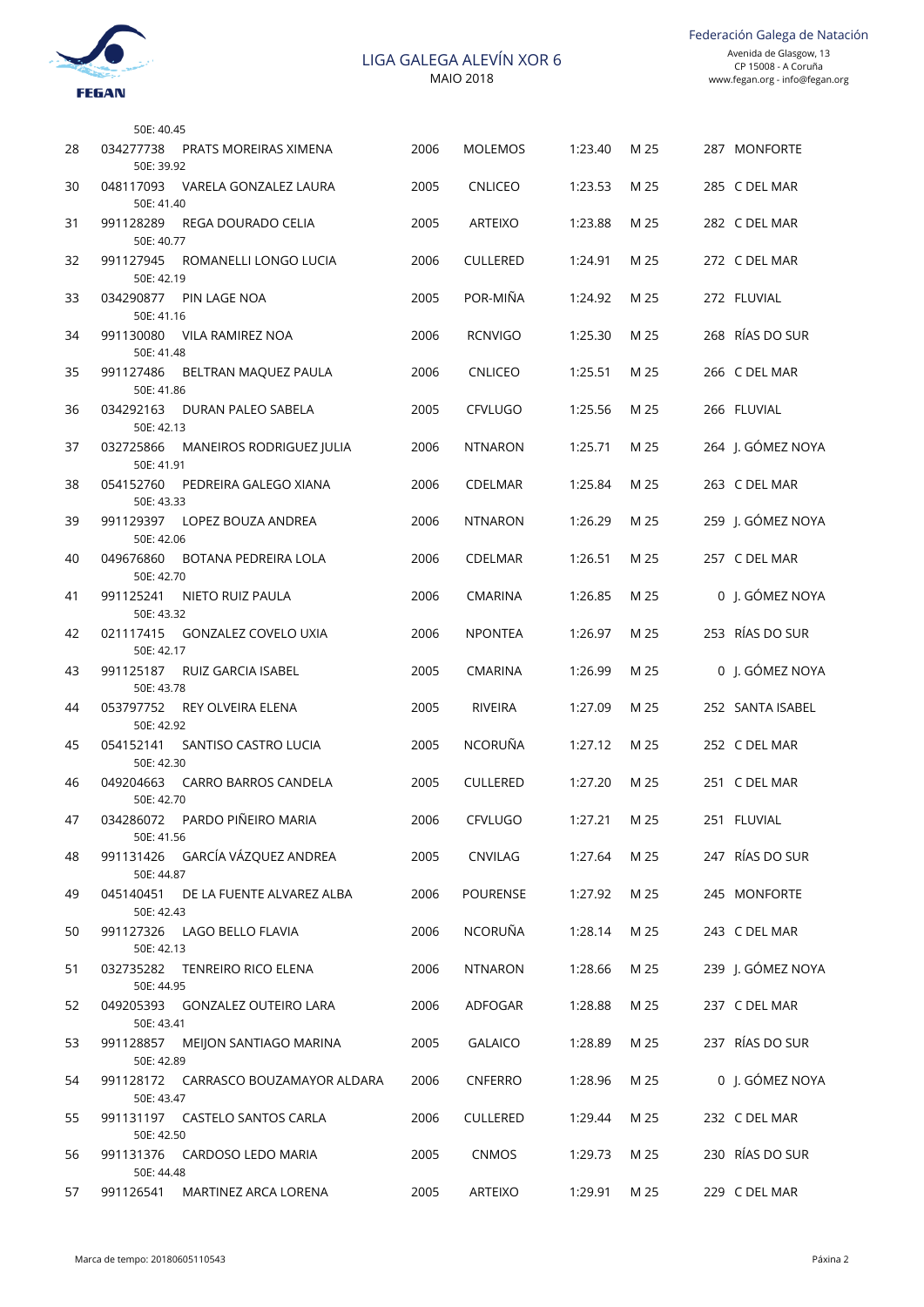

|    | 50E: 44.16                                             |      |                 |         |      |                   |
|----|--------------------------------------------------------|------|-----------------|---------|------|-------------------|
| 58 | 046090450<br>LOSADA CRESPO MARIA<br>50E: 43.18         | 2005 | <b>CDELMAR</b>  | 1:30.39 | M 25 | 0 C DEL MAR       |
| 59 | 991128723<br>AHEDO BLANCO YANIRA<br>50E: 43.72         | 2006 | <b>ARTEIXO</b>  | 1:30.47 | M 25 | 225 C DEL MAR     |
| 60 | 034284951<br>MENDEZ MARTINEZ EMMA<br>50E: 44.60        | 2006 | <b>CFVLUGO</b>  | 1:30.50 | M 25 | 0 FLUVIAL         |
| 60 | 035592824<br>BARRO ALVAREZ EMILIA<br>50E: 44.76        | 2006 | <b>CNXOVE</b>   | 1:30.50 | M 25 | 224 FLUVIAL       |
| 62 | 049200428<br><b>GARCIA NAYA IRENE</b><br>50E: 44.20    | 2006 | <b>ARTEIXO</b>  | 1:30.83 | M 25 | 222 C DEL MAR     |
| 63 | 991130142<br>RODRIGUEZ GOMEZ PALOMA<br>50E: 44.07      | 2006 | POURENSE        | 1:31.10 | M 25 | 220 MONFORTE      |
| 64 | 991131175<br>LOSADA GARCIA SOFIA<br>50E: 43.94         | 2005 | <b>CULLERED</b> | 1:31.64 | M 25 | 216 C DEL MAR     |
| 65 | 032740033<br>RODRIGUEZ SEDES PAULA<br>50E: 44.91       | 2006 | <b>CNFERRO</b>  | 1:31.65 | M 25 | 0 J. GÓMEZ NOYA   |
| 66 | 991128729<br>FRAGA VILAS MARTINA<br>50E: 47.47         | 2006 | ADFOGAR         | 1:31.91 | M 25 | 214 C DEL MAR     |
| 67 | 991131779<br>VILARNOVO SUAREZ NOELIA<br>50E: 44.08     | 2006 | <b>RIVEIRA</b>  | 1:32.09 | M 25 | 213 SANTA ISABEL  |
| 68 | 054151693<br>VALIENTE PITA CRISTINA<br>50E: 44.47      | 2005 | <b>TRIOLEIR</b> | 1:32.30 | M 25 | 211 C DEL MAR     |
| 69 | 991129522<br>FRANCO RODRIGUEZ CANDELA<br>50E: 44.72    | 2005 | <b>RIVEIRA</b>  | 1:32.41 | M 25 | 211 SANTA ISABEL  |
| 70 | 991126502<br>ALONSO VIDAL VIOLETA<br>50E: 45.44        | 2005 | <b>RBAIXAS</b>  | 1:33.40 | M 25 | 204 RÍAS DO SUR   |
| 71 | 032737385<br><b>GOMEZ MENDEZ ARIADNA</b><br>50E: 46.36 | 2005 | <b>CMARINA</b>  | 1:33.50 | M 25 | 0 J. GÓMEZ NOYA   |
| 72 | 991131235<br>FERNANDEZ BLANCO SABELA<br>50E: 45.31     | 2005 | <b>CMARINA</b>  | 1:33.60 | M 25 | 0 J. GÓMEZ NOYA   |
| 73 | 991130162<br>FERNANDEZ BRAVO SHAILA<br>50E: 44.89      | 2006 | SANXENXO        | 1:34.47 | M 25 | 197 RÍAS DO SUR   |
| 74 | 034289290<br>FERNANDEZ VIZCAINO ALICIA<br>50E: 45.91   | 2005 | POR-MIÑA        | 1:34.99 | M 25 | 194 FLUVIAL       |
| 75 | 032715964<br>RIOS CALVO LARA<br>50E: 46.64             | 2006 | <b>NTNARON</b>  | 1:35.01 | M 25 | 194 J. GÓMEZ NOYA |
| 76 | 991128471 GARCIA FERNANDEZ LUCIA<br>50E: 46.53         | 2006 | <b>RCNVIGO</b>  | 1:36.20 | M 25 | 0 RÍAS DO SUR     |
| 77 | 032741177 PITA DA VEIGA RAMONDE PAULA<br>50E: 46.95    | 2006 | <b>NTNARON</b>  | 1:37.20 | M 25 | 0 J. GÓMEZ NOYA   |
| 78 | 991128115 CHOREN LOPEZ LAURA<br>50E: 47.06             | 2006 | POR-MIÑA        | 1:37.53 | M 25 | 179 FLUVIAL       |
| 79 | 077542690 GARRIDO PIÑEIRO ANTIA<br>50E: 47.95          | 2005 | <b>GALAICO</b>  | 1:38.40 | M 25 | 174 RÍAS DO SUR   |
| 80 | 017464248<br>PORTELA RODRIGUEZ CIES<br>50E: 47.62      | 2006 | CODESAL         | 1:38.45 | M 25 | 174 RÍAS DO SUR   |
| 81 | 991128076<br>FERNANDEZ BASPINO CELIA<br>50E: 48.11     | 2006 | <b>RCNVIGO</b>  | 1:38.58 | M 25 | 0 RÍAS DO SUR     |
| 82 | 991129371<br>DEAN DURAN HELENA<br>50E: 47.97           | 2005 | <b>CNXOVE</b>   | 1:38.69 | M 25 | 173 FLUVIAL       |
| 83 | 991129386<br>GOMEZ RILO INES<br>50E: 47.78             | 2006 | <b>NTNARON</b>  | 1:39.19 | M 25 | 0 J. GÓMEZ NOYA   |
| 84 | 053818734<br>PRADO LORENZO HELENA<br>50E: 48.14        | 2005 | <b>RCNVIGO</b>  | 1:40.09 | M 25 | 0 RÍAS DO SUR     |
| 85 | 991130549 ANDÓN VALIÑO XIANA<br>50E: 47.73             | 2006 | <b>CNLICEO</b>  | 1:40.97 | M 25 | 161 C DEL MAR     |
| 86 | 991128977 CASTELO BRAVO ZAIDA                          | 2006 | SANXENXO        | 1:40.98 | M 25 | 161 RÍAS DO SUR   |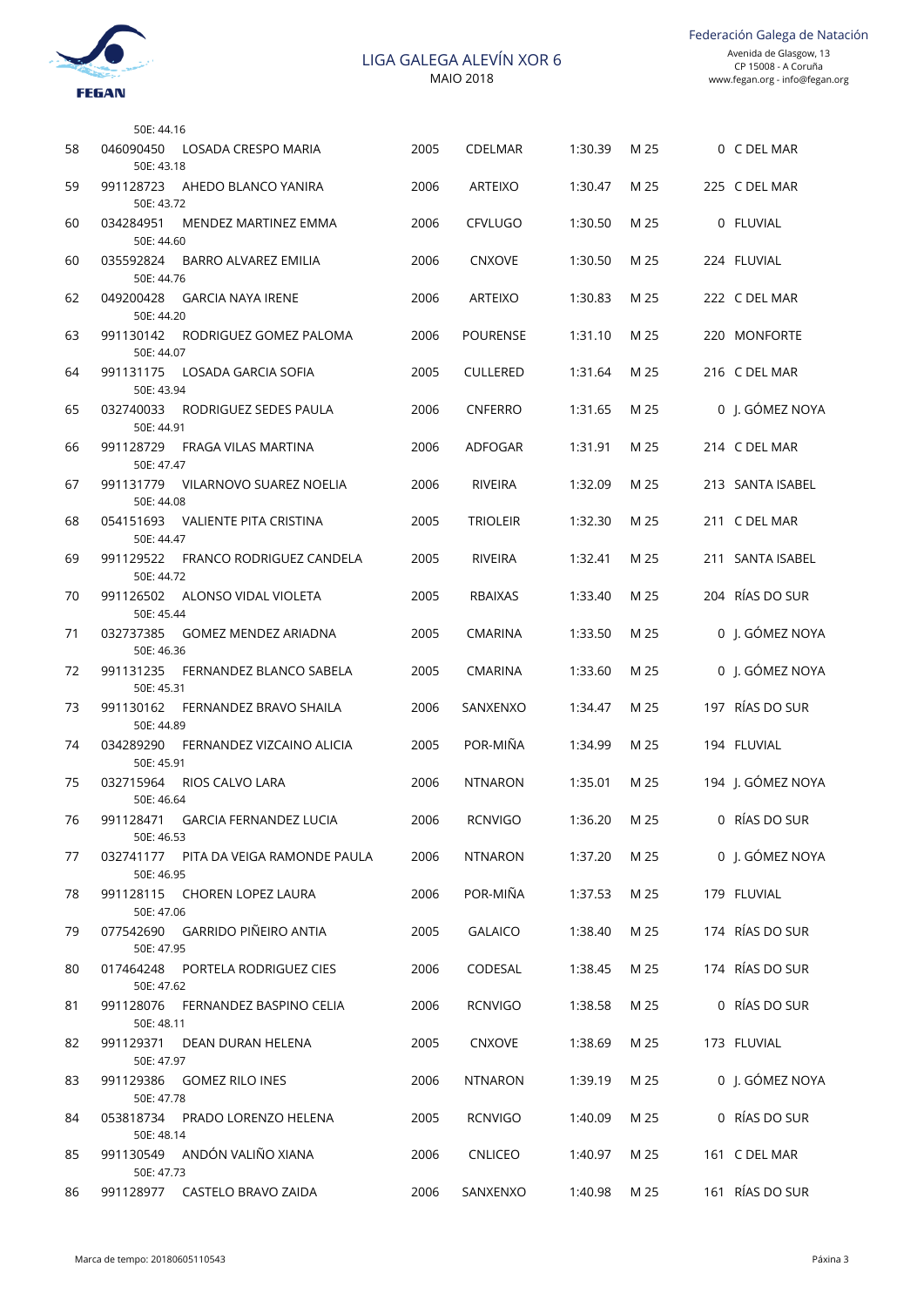

Federación Galega de Natación

|     | 50E: 48.86                                             |      |                 |         |      |                 |
|-----|--------------------------------------------------------|------|-----------------|---------|------|-----------------|
| 87  | 991130046<br>PENA BLANCO ALEXANDRA<br>50E: 48.06       | 2006 | RIVEIRA         | 1:41.17 | M 25 | 0 SANTA ISABEL  |
| 88  | 991127129<br>RAMIREZ MATEO LUCIA<br>50E: 49.20         | 2006 | <b>NTNARON</b>  | 1:41.41 | M 25 | 0 J. GÓMEZ NOYA |
| 89  | COLLAZO CHAO CANDELA<br>991127708<br>50E: 45.46        | 2006 | <b>CNXOVE</b>   | 1:41.56 | M 25 | 159 FLUVIAL     |
| 90  | 991130103<br>FUERTES GARCIA YAZHIRA<br>50E: 48.74      | 2005 | <b>CNFERRO</b>  | 1:41.72 | M 25 | 0 I. GÓMEZ NOYA |
| 91  | 991131082<br>DEL BARRIO GOMEZ BEATRIZ<br>50E: 49.06    | 2006 | <b>CFVLUGO</b>  | 1:42.03 | M 25 | 0 FLUVIAL       |
| 92  | 991128397   IUSTO DORRIO MARTA<br>50E: 51.55           | 2006 | <b>POURENSE</b> | 1:43.78 | M 25 | 0 MONFORTE      |
| 93  | 991128421<br>VILLAR ABELLA LEYLA<br>50E: 51.70         | 2006 | <b>POURENSE</b> | 1:44.38 | M 25 | 0 MONFORTE      |
| 94  | 991130999<br>OZORES CHOUZA LARA<br>50E: 49.12          | 2006 | RIVEIRA         | 1:45.17 | M 25 | 0 SANTA ISABEL  |
| 95  | CABAÑO PIÑEIRO LUCIA<br>049206080<br>50E: 51.05        | 2005 | <b>HERCULES</b> | 1:46.41 | M 25 | 138 C DEL MAR   |
| 96  | COSTAL MARTINEZ IRIA<br>991127389<br>50E: 53.16        | 2006 | <b>GALAICO</b>  | 1:46.64 | M 25 | 137 RÍAS DO SUR |
| 97  | 991127706<br>VIGO SANCHEZ MARIA<br>50E: 51.36          | 2006 | <b>CNXOVE</b>   | 1:46.80 | M 25 | 136 FLUVIAL     |
| 98  | 991130806<br>OTERO LAGO XIANA<br>50E: 54.24            | 2005 | CNREDON         | 1:50.63 | M 25 | 123 RÍAS DO SUR |
| 99  | 991130811<br>RIOBO FERNANDEZ MAYKA<br>50E: 52.89       | 2005 | <b>CNREDON</b>  | 1:53.43 | M 25 | 114 RÍAS DO SUR |
| 100 | GONZALEZ MARTINEZ CLAUDIA<br>035608669<br>50E: 55.02   | 2006 | CODESAL         | 1:54.13 | M 25 | 112 RÍAS DO SUR |
| 101 | 991130808<br>SUAREZ SOLLA CLAUDIA<br>50E: 53.99        | 2005 | CNREDON         | 1:54.73 | M 25 | 110 RÍAS DO SUR |
| 102 | 991131341<br>PEREZ BURGO CAROLINA<br>50E: 56.27        | 2006 | <b>RCNVIGO</b>  | 1:56.25 | M 25 | 0 RÍAS DO SUR   |
| 103 | 034297810<br>MARTINEZ PULIDO NURIA<br>50E: 54.65       | 2006 | <b>MOLEMOS</b>  | 1:56.30 | M 25 | 105 MONFORTE    |
| 104 | 991130494<br>VERGARA NOYA NOELIA<br>50E: 56.96         | 2006 | <b>RCNVIGO</b>  | 1:58.19 | M 25 | 0 RÍAS DO SUR   |
| 105 | 991131710<br><b>MARTINEZ BECERRA ZOE</b><br>50E: 57.52 | 2006 | <b>CIDSANTI</b> | 1:58.64 | M 25 | 99 SANTA ISABEL |
| 106 | IBAÑEZ PEREZ SARA<br>077679593<br>50E: 55.86           | 2006 | <b>GALAICO</b>  | 2:01.32 | M 25 | 93 RÍAS DO SUR  |
| 107 | 991129375 JOVEN MARTINEZ MARIA<br>50E: 1:07.20         | 2006 | <b>CNXOVE</b>   | 2:21.63 | M 25 | 0 FLUVIAL       |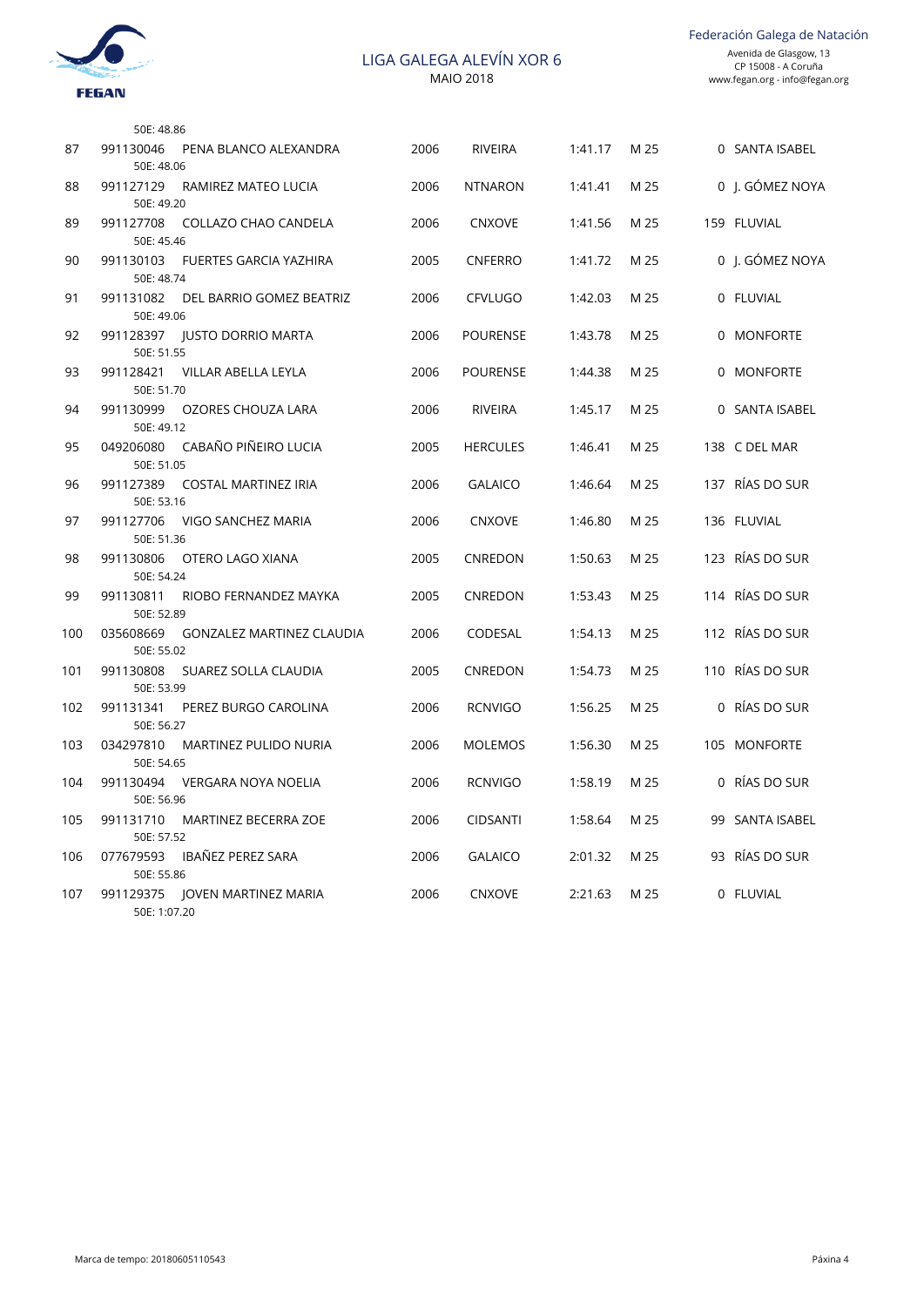

### **2 - 100 m Costas Masculino**

| 1              | 991126468<br>50E: 31.80 | FERNANDEZ CAMPOS RODRIGO                       | 2004 | <b>NCORUÑA</b>  | 1:05.89 | M 25 | 409 C DEL MAR     |
|----------------|-------------------------|------------------------------------------------|------|-----------------|---------|------|-------------------|
| $\overline{2}$ | 50E: 32.59              | 032726650 SEIJO BERMUDEZ DANIEL                | 2004 | <b>CNFERRO</b>  | 1:06.50 | M 25 | 398 J. GÓMEZ NOYA |
| 3              | 50E: 32.70              | 035601704 VICENTE FERREIRA DANIEL              | 2004 | CNVILAG         | 1:06.67 | M 25 | 395 RÍAS DO SUR   |
| 4              | 50E: 32.91              | 058000710 SUAREZ MATO YOEL                     | 2004 | <b>CDELMAR</b>  | 1:07.56 | M 25 | 380 C DEL MAR     |
| 5              | 991126469<br>50E: 33.34 | PICALLO MARANTE BRUNO                          | 2004 | <b>NCORUÑA</b>  | 1:08.89 | M 25 | 358 C DEL MAR     |
| 6              | 50E: 34.91              | 991126174 REY PITA SIMON                       | 2004 | <b>CDELMAR</b>  | 1:10.94 | M 25 | 328 C DEL MAR     |
| 7              | 50E: 34.56              | 991125712 RODRIGUEZ DOMINGUEZ FCO. JAVIER 2004 |      | NPONTEA         | 1:11.18 | M 25 | 325 RÍAS DO SUR   |
| 8              | 50E: 34.02              | 049707203 JANEIRO TEIXEIRA BREOGAN             | 2005 | <b>POURENSE</b> | 1:11.44 | M 25 | 321 MONFORTE      |
| 9              | 50E: 34.40              | 054153351 LUACES CALVIN ALEJANDRO              | 2004 | <b>CNLICEO</b>  | 1:11.55 | M 25 | 320 C DEL MAR     |
| 10             | 50E: 35.07              | 034278219 SANCHEZ VAZQUEZ ANTONIO              | 2004 | POR-MIÑA        | 1:11.82 | M 25 | 316 FLUVIAL       |
| 11             | 079341631<br>50E: 35.88 | PARDO BELLO DANIEL                             | 2004 | ADFOGAR         | 1:12.08 | M 25 | 313 C DEL MAR     |
| 12             | 50E: 36.92              | 035583275 SOLER LOMBA IAGO                     | 2005 | <b>RCNVIGO</b>  | 1:12.38 | M 25 | 309 RÍAS DO SUR   |
| 13             | 50E: 35.12              | 991129170 PARGA TORRENTE DAVID                 | 2004 | <b>CNFERRO</b>  | 1:12.56 | M 25 | 306 J. GÓMEZ NOYA |
| 14             | 991128336<br>50E: 37.70 | DIAZ- BECERRA LOPEZ ANTON                      | 2005 | POR-MIÑA        | 1:13.13 | M 25 | 299 FLUVIAL       |
| 15             | 044665142<br>50E: 36.15 | FERNANDEZ VAZQUEZ BRAIS                        | 2004 | <b>POURENSE</b> | 1:13.16 | M 25 | 299 MONFORTE      |
| 16             | 054154768<br>50E: 36.23 | ARIAS GONZALEZ HECTOR                          | 2005 | <b>CNLICEO</b>  | 1:13.59 | M 25 | 294 C DEL MAR     |
| 17             | 034288781<br>50E: 35.25 | GOMEZ TOJO ANDER                               | 2005 | <b>CFVLUGO</b>  | 1:13.76 | M 25 | 292 FLUVIAL       |
| 18             | 041011889<br>50E: 36.10 | MARTIN NOVAS PABLO                             | 2005 | <b>GALAICO</b>  | 1:14.41 | M 25 | 284 RÍAS DO SUR   |
| 19             | 50E: 36.77              | 054152633 VICENTE GARCIA DIEGO                 | 2004 | <b>CDELMAR</b>  | 1:14.92 | M 25 | 278 C DEL MAR     |
| 20             | 032722141<br>50E: 36.43 | RODRIGUEZ RILO ALEJANDRO                       | 2004 | <b>CNFERRO</b>  | 1:15.12 | M 25 | 276 J. GÓMEZ NOYA |
| 21             | 50E: 38.09              |                                                | 2005 | CDELMAR         | 1:15.80 | M 25 | 269 C DEL MAR     |
| 22             | 50E: 37.20              | 049471753 SONEIRA LOPEZ IGNACIO                | 2004 | NCORUÑA         | 1:16.30 | M 25 | 263 C DEL MAR     |
| 23             | 50E: 37.32              | 034284125 MORENO TEIJEIRO HUGO                 | 2005 | <b>CFVLUGO</b>  | 1:16.47 | M 25 | 262 FLUVIAL       |
| 24             | 50E: 37.68              | 054157646 ABELENDA PEREZ MIGUEL ANGEL          | 2004 | ADFOGAR         | 1:16.94 | M 25 | 257 C DEL MAR     |
| 25             | 50E: 37.70              | 991129059 GOMEZ NIETO MARCO                    | 2004 | NCORUÑA         | 1:17.07 | M 25 | 256 C DEL MAR     |
| 26             | 50E: 38.46              | 077480789 FERNANDEZ TRIÑANES XULIO             | 2005 | SANXENXO        | 1:17.12 | M 25 | 255 RÍAS DO SUR   |
| 27             | 035587948<br>50E: 38.10 | DOMINGUEZ FERNANDEZ NICOLAS                    | 2004 | <b>RCNVIGO</b>  | 1:17.22 | M 25 | 254 RÍAS DO SUR   |
| 28             |                         | 045145417 ARAUJO SANCHEZ ANDRES                | 2004 | POURENSE        | 1:17.27 | M 25 | 254 MONFORTE      |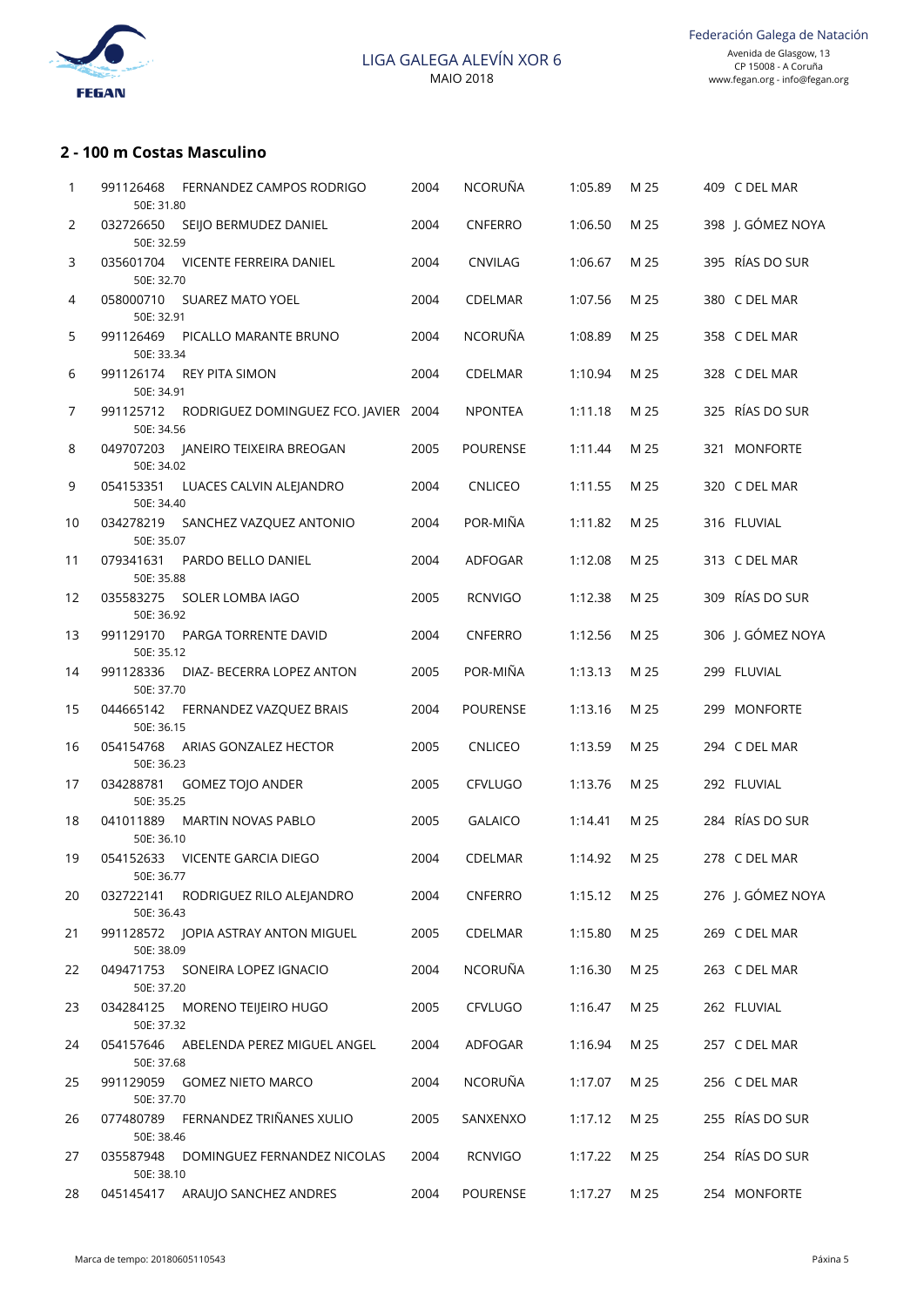

|    | 50E: 37.50                                            |      |                 |              |      |                    |
|----|-------------------------------------------------------|------|-----------------|--------------|------|--------------------|
| 29 | 991130433 VIDAL IMIA JUAN<br>50E: 38.12               | 2004 | <b>CIDSANTI</b> | 1:17.29      | M 25 | 253 SANTA ISABEL   |
| 30 | MARTINEZ CAMPAÑA MARIO<br>020628817<br>50E: 38.84     | 2004 | <b>RIVEIRA</b>  | 1:17.42      | M 25 | 252 SANTA ISABEL   |
| 31 | NUÑEZ SUARES ANTON<br>034278525<br>50E: 37.47         | 2005 | <b>CFVLUGO</b>  | 1:17.46      | M 25 | 252 FLUVIAL        |
| 32 | 058000862<br>POSE FERNANDEZ PABLO<br>50E: 38.64       | 2005 | <b>ARTEIXO</b>  | 1:17.67      | M 25 | 250 C DEL MAR      |
| 33 | 035632805<br>GUILLAN LOPEZ ALEX<br>50E: 38.65         | 2005 | <b>CNVILAG</b>  | 1:17.97      | M 25 | 247 RÍAS DO SUR    |
| 34 | 032729107<br>SANMARTIN HERNANDEZ BRUNO<br>50E: 38.22  | 2005 | <b>CNFERRO</b>  | 1:18.18      | M 25 | 245 J. GÓMEZ NOYA  |
| 35 | 079342962<br>RIOS VAZQUEZ HECTOR<br>50E: 38.35        | 2005 | <b>ARTEIXO</b>  | 1:18.41      | M 25 | 243 C DEL MAR      |
| 36 | 032728876<br>DIZ NIEVES DAVID<br>50E: 38.70           | 2004 | <b>CNFERRO</b>  | 1:18.53      | M 25 | 0 J. GÓMEZ NOYA    |
| 36 | 045141269 OUIROGA RAMOS YAGO<br>50E: 38.13            | 2005 | <b>POURENSE</b> | 1:18.53      | M 25 | 242 MONFORTE       |
| 38 | 991126350<br>CARBALLA MIGUEZ PABLO<br>50E: 38.05      | 2004 | SANXENXO        | 1:18.57      | M 25 | RÍAS DO SUR<br>241 |
| 39 | 991126567 VEIRAS IGLESIAS IVAN<br>50E: 38.44          | 2005 | <b>CDELMAR</b>  | 1:19.71      | M 25 | 0 C DEL MAR        |
| 40 | 991131580<br>ARENAS FRANCO JOSE ANTONIO<br>50E: 39.90 | 2004 | <b>POURENSE</b> | 1:19.79      | M 25 | 0 MONFORTE         |
| 41 | 079344988<br>CANEDO BELLO ADRIAN<br>50E: 38.13        | 2005 | <b>ARTEIXO</b>  | 1:20.05      | M 25 | 228 C DEL MAR      |
| 42 | 039491031<br>RODRIGUEZ CELEMIN JAVIER<br>50E: 38.95   | 2005 | <b>GALAICO</b>  | 1:20.30      | M 25 | 226 RÍAS DO SUR    |
| 43 | 034291980<br>SUBIRAN GOMEZ TOMAS<br>50E: 39.43        | 2005 | <b>CFVLUGO</b>  | 1:20.80      | M 25 | 222 FLUVIAL        |
| 44 | 034297945<br>CONDE VARELA DAVID<br>50E: 39.30         | 2005 | <b>MOLEMOS</b>  | 1:21.55      | M 25 | 216 MONFORTE       |
| 45 | 049401315<br>PEREZ LORENZO MANUEL<br>50E: 41.06       | 2005 | RIVEIRA         | 1:21.61      | M 25 | 215 SANTA ISABEL   |
| 46 | 991130646<br>GUITIAN LOPEZ XABIER<br>50E: 39.62       | 2005 | <b>CULLERED</b> | 1:21.69      | M 25 | 215 C DEL MAR      |
| 47 | 991128834 ABALO GANDARA ALEJANDRO<br>50E: 41.05       | 2005 | CNVILAG         | 1:22.07 M 25 |      | 212 RÍAS DO SUR    |
| 48 | 048116970 GARABOA MACEIRAS PABLO<br>50E: 39.70        | 2004 | NCORUÑA         | 1:22.09      | M 25 | 0 C DEL MAR        |
| 49 | 991131336 RODRIGUEZ RIVERA ALONSO<br>50E: 41.14       | 2004 | <b>CNFERRO</b>  | 1:22.29      | M 25 | 0 J. GÓMEZ NOYA    |
| 50 | 991130086 FORTES RINCON JOSE L.<br>50E: 39.51         | 2005 | <b>RCNVIGO</b>  | 1:22.35      | M 25 | 209 RÍAS DO SUR    |
| 51 | 054131680 VAZQUEZ SANCHEZ JAVIER<br>50E: 40.86        | 2004 | NCORUÑA         | 1:22.41      | M 25 | 0 C DEL MAR        |
| 52 | 058000362 GARCIA CASTRO MATEO<br>50E: 40.41           | 2005 | ARTEIXO         | 1:22.52      | M 25 | 208 C DEL MAR      |
| 53 | 049679573 OTERO LOSADA RUBEN<br>50E: 39.59            | 2005 | ADFOGAR         | 1:22.66      | M 25 | 207 C DEL MAR      |
| 54 | 991127967 BERMUDEZ RODRIGUEZ PEDRO<br>50E: 41.31      | 2005 | <b>RCNVIGO</b>  | 1:23.16      | M 25 | 203 RÍAS DO SUR    |
| 55 | 032916450 SECO MARQUEZ EDUARDO MANUEL<br>50E: 40.59   | 2005 | CNFERRO         | 1:23.20      | M 25 | 0 J. GÓMEZ NOYA    |
| 56 | 053614076 PORTELA CALVAR HUGO<br>50E: 40.46           | 2004 | <b>GALAICO</b>  | 1:23.52      | M 25 | 201 RÍAS DO SUR    |
| 57 | 054159321 CRESPO GARCIA GONZALO                       | 2004 | NCORUÑA         | 1:23.63      | M 25 | 0 C DEL MAR        |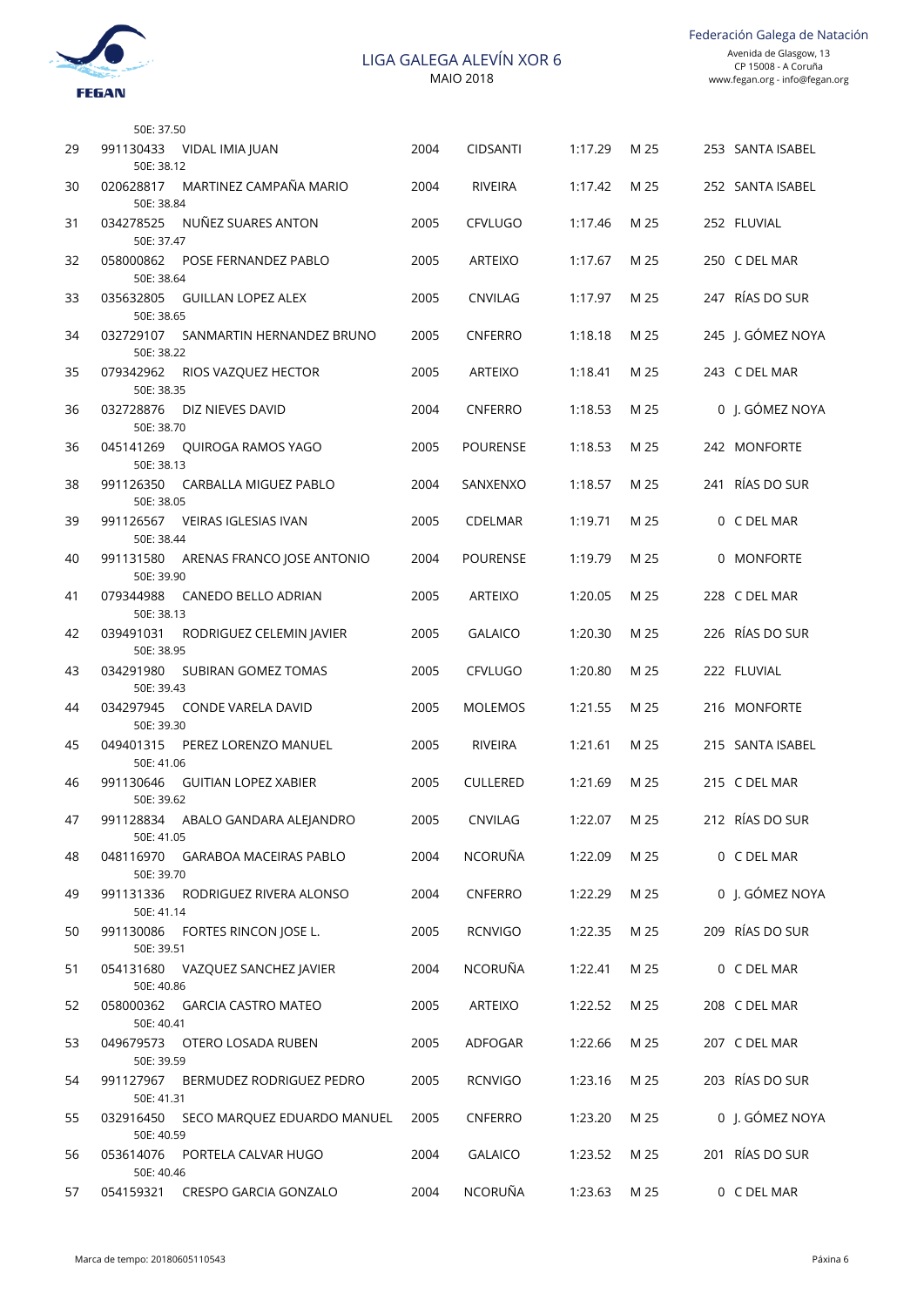

Federación Galega de Natación

|    | 50E: 39.60                 |                                      |      |                 |         |      |                   |
|----|----------------------------|--------------------------------------|------|-----------------|---------|------|-------------------|
| 58 | 991129467<br>50E: 40.47    | RODRIGUEZ RODRIGUEZ GERMAN           | 2005 | <b>CNFERRO</b>  | 1:23.75 | M 25 | 0 J. GÓMEZ NOYA   |
| 59 | 049474531<br>50E: 40.80    | LORENZO COLINAS ROI                  | 2004 | <b>TRIOLEIR</b> | 1:23.81 | M 25 | 199 C DEL MAR     |
| 60 | 991126026<br>50E: 40.43    | BALIÑAS LOPEZ AARON                  | 2005 | <b>POURENSE</b> | 1:23.90 | M 25 | 0 MONFORTE        |
| 61 | 991128990<br>50E: 40.94    | <b>BARREIRO CORDIDO BRAIS</b>        | 2004 | <b>CIDSANTI</b> | 1:23.91 | M 25 | 198 SANTA ISABEL  |
| 62 | 991131599<br>50E: 42.05    | VAZQUEZ MADRUGA IVAN                 | 2005 | <b>POURENSE</b> | 1:24.07 | M 25 | 0 MONFORTE        |
| 63 | 50E: 40.64                 | 991127337 CANDALES ALEGRE MANUEL     | 2004 | <b>NCORUÑA</b>  | 1:24.49 | M 25 | 0 C DEL MAR       |
| 64 | 991128070<br>50E: 41.54    | ZARATE RODRIGUEZ PABLO               | 2005 | <b>CNFERRO</b>  | 1:25.01 | M 25 | 0 J. GÓMEZ NOYA   |
| 65 | 077484130<br>50E: 41.80    | <b>MELLID LOSADA MANOEL</b>          | 2004 | <b>GALAICO</b>  | 1:25.58 | M 25 | 187 RÍAS DO SUR   |
| 66 | 058000338<br>50E: 42.69    | VIEITES MEIJIDE LUCAS                | 2005 | <b>NCORUÑA</b>  | 1:26.05 | M 25 | 0 C DEL MAR       |
| 67 | 053199654<br>50E: 40.83    | RODRIGUEZ GONZALEZ PABLO             | 2005 | <b>RCNVIGO</b>  | 1:26.11 | M 25 | 0 RÍAS DO SUR     |
| 68 | 991128726<br>50E: 40.37    | MONTES LALE ALEJANDRO                | 2004 | <b>TRIOLEIR</b> | 1:26.28 | M 25 | 182 C DEL MAR     |
| 69 | 049200744<br>50E: 41.73    | ALLENDE MUÑOZ PABLO                  | 2004 | <b>NCORUÑA</b>  | 1:26.36 | M 25 | 0 C DEL MAR       |
| 69 | 035629719<br>50E: 42.47    | AGUIN LOPEZ JUAN                     | 2004 | SANXENXO        | 1:26.36 | M 25 | 181 RÍAS DO SUR   |
| 71 | 034297624<br>50E: 40.59    | PONTON RODRIGUEZ JAVIER              | 2005 | <b>MOLEMOS</b>  | 1:26.41 | M 25 | 181 MONFORTE      |
| 72 | 049470354<br>50E: 42.22    | GAREA GOMEZ CARLOS                   | 2004 | <b>CULLERED</b> | 1:26.64 | M 25 | 180 C DEL MAR     |
| 73 | 991126650<br>50E: 42.67    | DOMINGUEZ HERMIDA SANTIAGO           | 2005 | <b>CMARINA</b>  | 1:26.67 | M 25 | 180 J. GÓMEZ NOYA |
| 74 | 991130141<br>50E: 42.82    | RODRIGUEZ ABAD MARTIN                | 2004 | <b>POURENSE</b> | 1:26.70 | M 25 | 0 MONFORTE        |
| 75 | 991125351<br>50E: 42.62    | PEREZ PAZ DARIO                      | 2005 | <b>NPONTEA</b>  | 1:27.05 | M 25 | 177 RÍAS DO SUR   |
| 76 | 039499388<br>50E: 42.65    | <b>GOMEZ ESTEVEZ ADRIAN</b>          | 2005 | CNREDON         | 1:27.49 | M 25 | 175 RÍAS DO SUR   |
| 77 | 034303025<br>50E: 42.22    | MENDEZ LINARES ALVARO                | 2004 | POR-MIÑA        | 1:27.52 | M 25 | 174 FLUVIAL       |
| 78 | 077480761<br>50E: 42.83    | TEIXEIRA PINTOS DANIEL               | 2004 | <b>GALAICO</b>  | 1:27.75 | M 25 | 0 RÍAS DO SUR     |
| 79 | 50E: 43.02                 | 034279595 FOLGUEIRA DIAZ MIGUEL      | 2005 | <b>CFVLUGO</b>  | 1:28.09 | M 25 | 0 FLUVIAL         |
| 80 | 50E: 43.02                 | 020624997 FERNANDEZ VILA PEDRO LUIS  | 2004 | ADFOGAR         | 1:28.43 | M 25 | 169 C DEL MAR     |
| 81 | 991131331<br>50E: 42:00.72 | FERNANDEZ LOPEZ CARLOS MIGUEL        | 2004 | <b>CNFERRO</b>  | 1:28.52 | M 25 | 0 J. GÓMEZ NOYA   |
| 82 | 50E: 43.66                 | 053820320 CARIDE BORRAJO XURXO       | 2004 | <b>RCNVIGO</b>  | 1:28.77 | M 25 | 0 RÍAS DO SUR     |
| 83 | 045165979<br>50E: 42.45    | REBOREDO FERNANDEZ TEO               | 2004 | <b>POURENSE</b> | 1:28.82 | M 25 | 0 MONFORTE        |
| 84 | 50E: 43.49                 | 991128814 GONZALEZ PAVON XIAN        | 2005 | RBAIXAS         | 1:29.30 | M 25 | 164 RÍAS DO SUR   |
| 85 | 032739674<br>50E: 43.94    | FUENTES LOPEZ MIGUEL                 | 2005 | <b>NTNARON</b>  | 1:29.42 | M 25 | 163 J. GÓMEZ NOYA |
| 86 |                            | 991129664 CARBALLA MORIGOSA SANTIAGO | 2005 | CNVILAG         | 1:29.88 | M 25 | 161 RÍAS DO SUR   |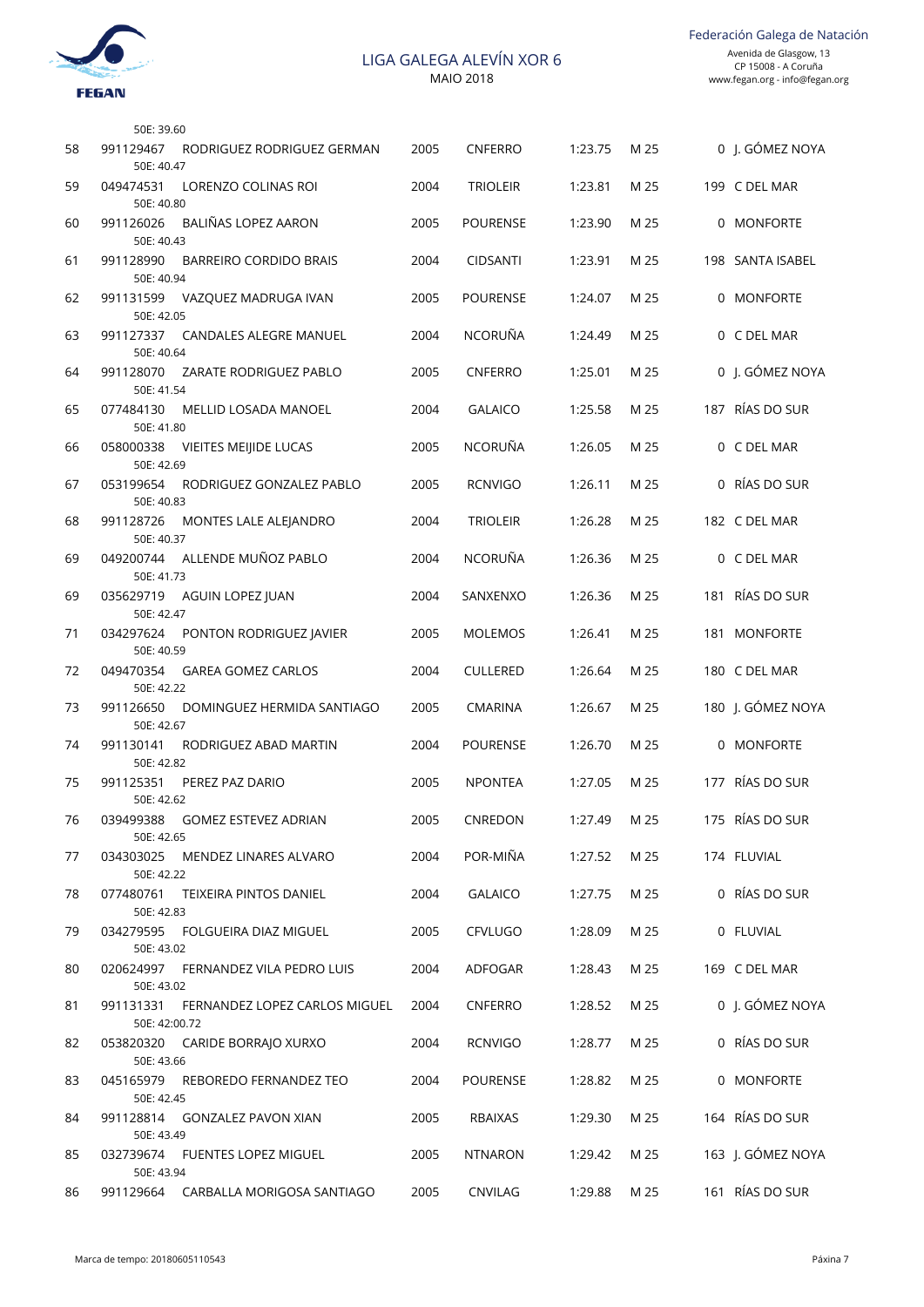

|     | 50E: 44.15              |                                        |      |                 |         |      |                   |
|-----|-------------------------|----------------------------------------|------|-----------------|---------|------|-------------------|
| 87  | 045140993               | DIAZ ALDEANUEVA LUCAS                  | 2004 | <b>POURENSE</b> | 1:30.55 | M 25 | 0 MONFORTE        |
| 88  | 50E: 42.38<br>991125151 | DIAZ MARIN ANTONIO                     | 2005 | <b>CMARINA</b>  | 1:30.99 | M 25 | 155 J. GÓMEZ NOYA |
|     | 50E: 45.77              |                                        |      |                 |         |      |                   |
| 89  | 991131374<br>50E: 43.15 | ROMERO PAZOS SAMUEL                    | 2005 | <b>CNMOS</b>    | 1:32.08 | M 25 | 150 RÍAS DO SUR   |
| 90  | 032738368<br>50E: 48.09 | LOPEZ CABANA JAVIER                    | 2005 | <b>CMARINA</b>  | 1:34.21 | M 25 | 140 J. GÓMEZ NOYA |
| 91  |                         | 991131719 MUNIN CANDAL ALEX            | 2005 | <b>CIDSANTI</b> | 1:35.19 | M 25 | 135 SANTA ISABEL  |
|     | 50E: 48.89              |                                        |      |                 |         |      |                   |
| 92  | 035641553<br>50E: 47.86 | BARCALA RIVEIRO BRAIS                  | 2005 | <b>RIVEIRA</b>  | 1:35.34 | M 25 | 135 SANTA ISABEL  |
| 93  | 077550182               | <b>FERREIRA PORRIT ANXO</b>            | 2005 | CNREDON         | 1:35.93 | M 25 | 132 RÍAS DO SUR   |
|     | 50E: 48.14              |                                        |      |                 |         |      |                   |
| 94  | 991127705<br>50E: 44.59 | FERNANDEZ FERNANDEZ HECTOR             | 2005 | <b>CNXOVE</b>   | 1:36.13 | M 25 | 131 FLUVIAL       |
| 95  | 049674466               | PARDO MOSQUERA SAMUEL                  | 2005 | <b>CIDSANTI</b> | 1:37.47 | M 25 | 126 SANTA ISABEL  |
|     | 50E: 47.84              |                                        |      |                 |         |      |                   |
| 96  | 991130539               | PALACIOS EITOR MARTIN                  | 2005 | <b>CNLICEO</b>  | 1:38.81 | M 25 | 121 C DEL MAR     |
|     | 50E: 47.96              |                                        |      |                 |         |      |                   |
| 97  |                         | 991126647 PARDO ARBE ALEX              | 2005 | <b>CMARINA</b>  | 1:39.12 | M 25 | 120 J. GÓMEZ NOYA |
|     | 50E: 47.90              |                                        |      |                 |         |      |                   |
| 98  | 50E: 47.52              | 991132109 ALBARRÁN TRONCOSO BRAIS      | 2005 | SANXENXO        | 1:39.29 | M 25 | 119 RÍAS DO SUR   |
| 99  | 991129832               | NIETO BARCANDA EDUARDO                 | 2004 | NCORUÑA         | 1:41.07 | M 25 | 0 C DEL MAR       |
|     | 50E: 48.41              |                                        |      |                 |         |      |                   |
| 100 | 991126318               | MEDIN GARCIA ALEJANDRO                 | 2005 | <b>CMARINA</b>  | 1:42.50 | M 25 | 0 J. GÓMEZ NOYA   |
|     | 50E: 48.22              |                                        |      |                 |         |      |                   |
| 101 | 039456043<br>50E: 50.35 | ALBAN LOMBERA EDU                      | 2005 | CNREDON         | 1:43.65 | M 25 | 105 RÍAS DO SUR   |
| 102 |                         | 045814248 LAMA VILARIÑO AMAN           | 2005 | CNREDON         | 1:45.96 | M 25 | 98 RÍAS DO SUR    |
|     | 50E: 50.31              |                                        |      |                 |         |      |                   |
| 103 | 50E: 52.24              | 991130933 CASTELLANOS IGLESIAS JORGE O | 2005 | <b>HERCULES</b> | 1:46.67 | M 25 | 96 C DEL MAR      |
|     |                         |                                        |      |                 |         |      |                   |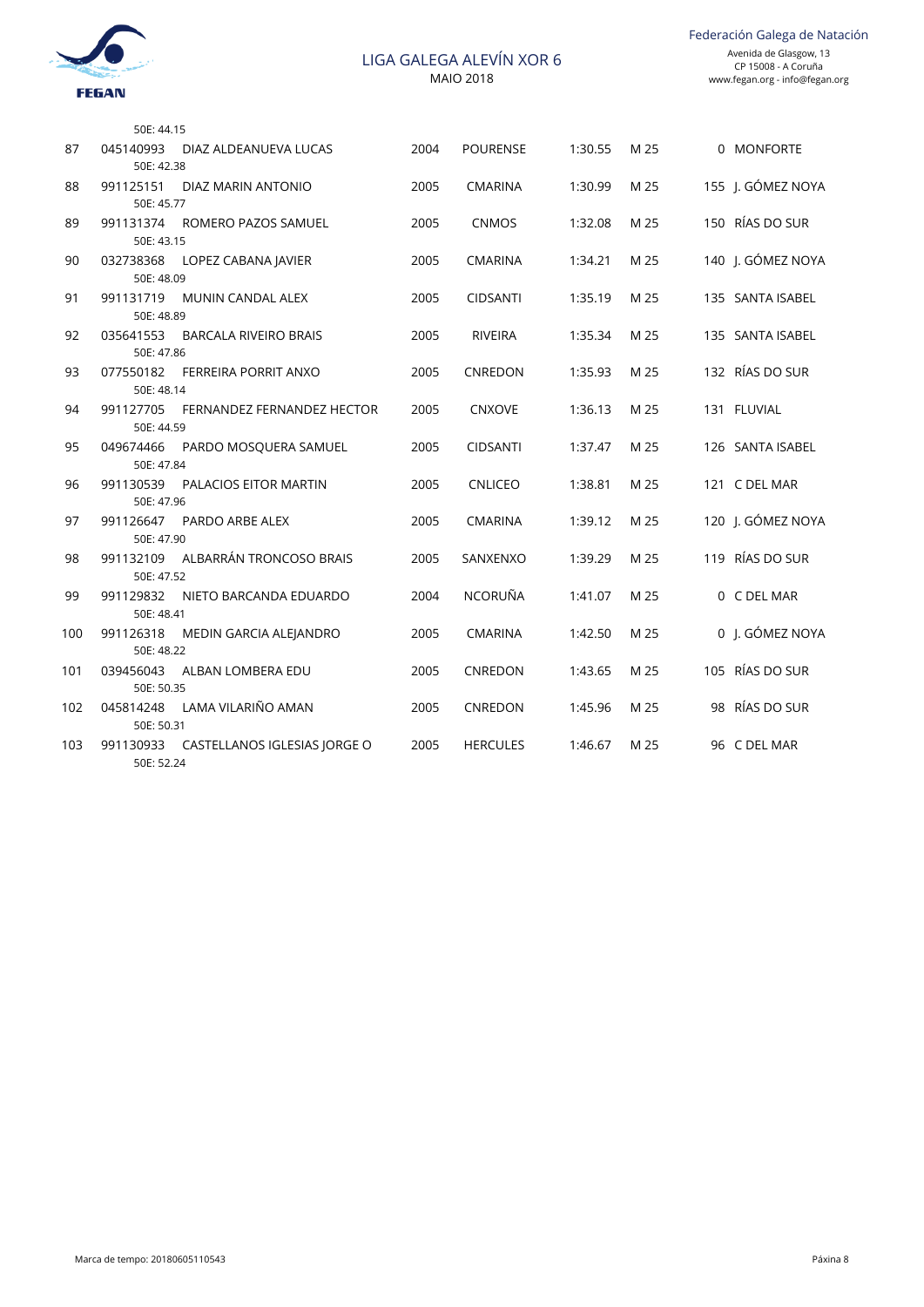

## **3 - 400 m Estilos Feminino**

| 1  | 991125299<br><b>BOUZAS PEDREIRA ALICIA</b><br>50M: 34.52<br>100M: 1:14.64 | 2005 | <b>GALAICO</b>  | 5:25.45 | M 25 | 509 RÍAS DO SUR   |
|----|---------------------------------------------------------------------------|------|-----------------|---------|------|-------------------|
| 2  | 991130505<br>REBOREDO CHACON NICOLE<br>50M: 40.22<br>100M: 1:27.62        | 2005 | <b>RCNVIGO</b>  | 5:45.09 | M 25 | 426 RÍAS DO SUR   |
| 3  | FERNANDEZ PRIETO NAYARA<br>053861363<br>50M: 37.85<br>100M: 1:22.65       | 2005 | <b>GALAICO</b>  | 5:47.64 | M 25 | 417 RÍAS DO SUR   |
| 4  | 035588431<br>LEMOS FERNANDEZ IRIA<br>50M: 37.94<br>100M: 1:22.54          | 2006 | <b>NPONTEA</b>  | 5:51.12 | M 25 | 405 RÍAS DO SUR   |
| 5  | 991127664<br>PRIETO DOPICO PAULA<br>50M: 40.11<br>100M: 1:27.75           | 2006 | <b>CMARINA</b>  | 5:52.53 | M 25 | 400 J. GÓMEZ NOYA |
| 6  | 032727139<br>LOPEZ RODRIGUEZ CARLA<br>50M: 37.25<br>100M: 1:20.59         | 2006 | <b>CMARINA</b>  | 5:52.99 | M 25 | 398 J. GÓMEZ NOYA |
| 7  | 991127328<br>PICALLO MARANTE CLAUDIA<br>50M: 36.98<br>100M: 1:19.98       | 2006 | <b>NCORUÑA</b>  | 5:54.11 | M 25 | 395 C DEL MAR     |
| 8  | 046294456<br>RUA COSTOYA ANDREA<br>50M: 39.10<br>100M: 1:27.37            | 2006 | ARZUA           | 5:54.39 | M 25 | 394 SANTA ISABEL  |
| 9  | 077544999<br>NOVO DIOS MARTA<br>50M: 41.83<br>100M: 1:32.33               | 2006 | <b>GALAICO</b>  | 5:54.57 | M 25 | 393 RÍAS DO SUR   |
| 10 | 991128537<br>COSTAS DOMINGUEZ ANTIA<br>50M: 38.97<br>100M: 1:24.51        | 2005 | <b>CNMOS</b>    | 5:57.06 | M 25 | 385 RÍAS DO SUR   |
| 11 | 991128314<br>IBAÑEZ JIMENO ANDREA<br>50M: 38.68<br>100M: 1:24.57          | 2006 | <b>RIVEIRA</b>  | 5:57.39 | M 25 | 384 SANTA ISABEL  |
| 12 | CARRASCO DE CASTRO PAULA<br>991125148<br>50M: 39.34<br>100M: 1:27.28      | 2005 | <b>CMARINA</b>  | 6:03.57 | M 25 | 365 J. GÓMEZ NOYA |
| 13 | 053614533<br>RESILLE SANTOME EVA<br>50M: 42.45<br>100M: 1:29.03           | 2006 | <b>NPONTEA</b>  | 6:04.42 | M 25 | 362 RÍAS DO SUR   |
| 14 | 053817857<br>MARTINEZ NOVOA SILVIA<br>50M: 42.87<br>100M: 1:32.49         | 2006 | <b>RCNVIGO</b>  | 6:07.37 | M 25 | 353 RÍAS DO SUR   |
| 15 | 991128538<br>EIJO GIL NAIARA<br>50M: 38.63<br>100M: 1:26.99               | 2006 | <b>CNMOS</b>    | 6:07.42 | M 25 | 353 RÍAS DO SUR   |
| 16 | 045142448<br>CAMBA PRADA ALEXIA<br>50M: 40.45<br>100M: 1:28.55            | 2005 | <b>POURENSE</b> | 6:08.54 | M 25 | 350 MONFORTE      |
| 17 | 039499607<br>LORENZO ALFAGEME SOFIA TERESA<br>50M: 40.18<br>100M: 1:29.93 | 2006 | <b>RBAIXAS</b>  | 6:09.20 | M 25 | 348 RÍAS DO SUR   |
| 18 | 991126645<br>RUIZ VILLARINO ANDREA<br>50M: 40.31<br>100M: 1:28.17         | 2005 | <b>CMARINA</b>  | 6:12.24 | M 25 | 340 J. GÓMEZ NOYA |
| 19 | 991125857<br><b>URBANO VILAR SARA</b><br>50M: 42.84<br>100M: 1:32.67      | 2006 | <b>CNFERRO</b>  | 6:18.67 | M 25 | 323 J. GÓMEZ NOYA |
| 20 | ESTEVEZ BASTERO ANA<br>053820587<br>50M: 39.93<br>100M: 1:26.81           | 2005 | RBAIXAS         | 6:19.53 | M 25 | 320 RÍAS DO SUR   |
| 21 | 039493585<br>PAZOS DELFIN CARLOTA<br>50M: 41.46<br>100M: 1:28.44          | 2005 | <b>RCNVIGO</b>  | 6:20.14 | M 25 | 319 RÍAS DO SUR   |
| 22 | 991128172<br>CARRASCO BOUZAMAYOR ALDARA<br>50M: 45.54<br>100M: 1:38.98    | 2006 | <b>CNFERRO</b>  | 6:30.32 | M 25 | 295 J. GÓMEZ NOYA |
| 23 | 991129327<br><b>BLANCO ROUCO CARMEN</b><br>50M: 44.21<br>100M: 1:36.82    | 2006 | RBAIXAS         | 6:30.58 | M 25 | 294 RÍAS DO SUR   |
| 24 | 991128713<br><b>HAZ GARCIA ELENA</b><br>50M: 44.80<br>100M: 1:39.28       | 2005 | <b>TRIOLEIR</b> | 6:31.30 | M 25 | 292 C DEL MAR     |
| 25 | 021116472<br>VICENTE GONZALEZ ANGELA<br>50M: 38.98<br>100M: 1:26.49       | 2005 | CODESAL         | 6:33.29 | M 25 | 288 RÍAS DO SUR   |
| 26 | 991128119 VARELA PASANDIN LUCIA<br>50M: 39.22<br>100M: 1:30.34            | 2005 | ARTEIXO         | 6:43.74 | M 25 | 266 C DEL MAR     |
| 27 | 991129397<br>LOPEZ BOUZA ANDREA<br>50M: 44.61<br>100M: 1:40.42            | 2006 | <b>NTNARON</b>  | 6:44.47 | M 25 | 265 J. GÓMEZ NOYA |
| 28 | 049200428 GARCIA NAYA IRENE                                               | 2006 | ARTEIXO         | 6:44.72 | M 25 | 264 C DEL MAR     |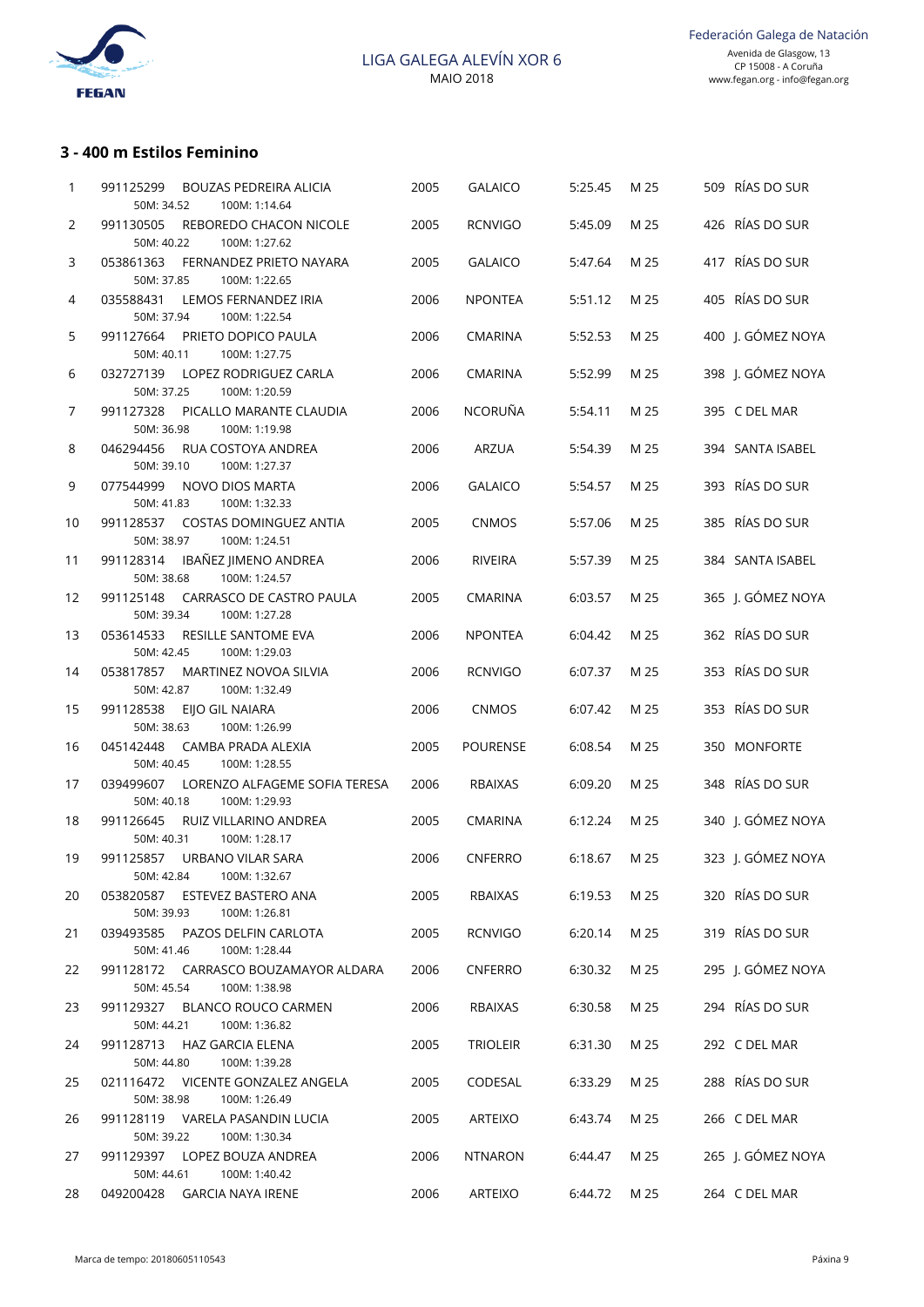

|    | 50M: 45.72 | 100M: 1:39.18               |      |                 |         |      |                   |
|----|------------|-----------------------------|------|-----------------|---------|------|-------------------|
| 29 | 035592824  | <b>BARRO ALVAREZ EMILIA</b> | 2006 | <b>CNXOVE</b>   | 6:46.77 | M 25 | 260 FLUVIAL       |
|    | 50M: 44.51 | 100M: 1:37.07               |      |                 |         |      |                   |
| 30 | 032715964  | RIOS CALVO LARA             | 2006 | <b>NTNARON</b>  | 6:53.76 | M 25 | 247 I. GÓMEZ NOYA |
|    | 50M: 48.73 | 100M: 1:43.76               |      |                 |         |      |                   |
| 31 | 991128412  | VIDAL LOPEZ CANDELA         | 2005 | <b>POURENSE</b> | 7:00.88 | M 25 | 235 MONFORTE      |
|    | 50M: 45.07 | 100M: 1:40.71               |      |                 |         |      |                   |
| 32 | 991126601  | VILLANUEVA FREIRE ANDREA    | 2006 | <b>GALAICO</b>  | 7:07.65 | M 25 | 224 RÍAS DO SUR   |
|    | 50M: 47.61 | 100M: 1:45.82               |      |                 |         |      |                   |
| 33 | 991128857  | MEIJON SANTIAGO MARINA      | 2005 | <b>GALAICO</b>  | 7:20.83 | M 25 | 0 RÍAS DO SUR     |
|    | 50M: 50.35 | 100M: 1:50.20               |      |                 |         |      |                   |
| 34 | 991131803  | <b>RIVAS GOYANES IRINA</b>  | 2005 | <b>RBAIXAS</b>  | 7:24.22 | M 25 | 200 RÍAS DO SUR   |
|    | 50M: 47.22 | 100M: 1:49.40               |      |                 |         |      |                   |
| 35 | 991129461  | <b>FUERTES GARCIA AISSA</b> | 2006 | <b>CNFERRO</b>  | 7:25.49 | M 25 | 198 I. GÓMEZ NOYA |
|    | 50M: 52.31 | 100M: 1:55.84               |      |                 |         |      |                   |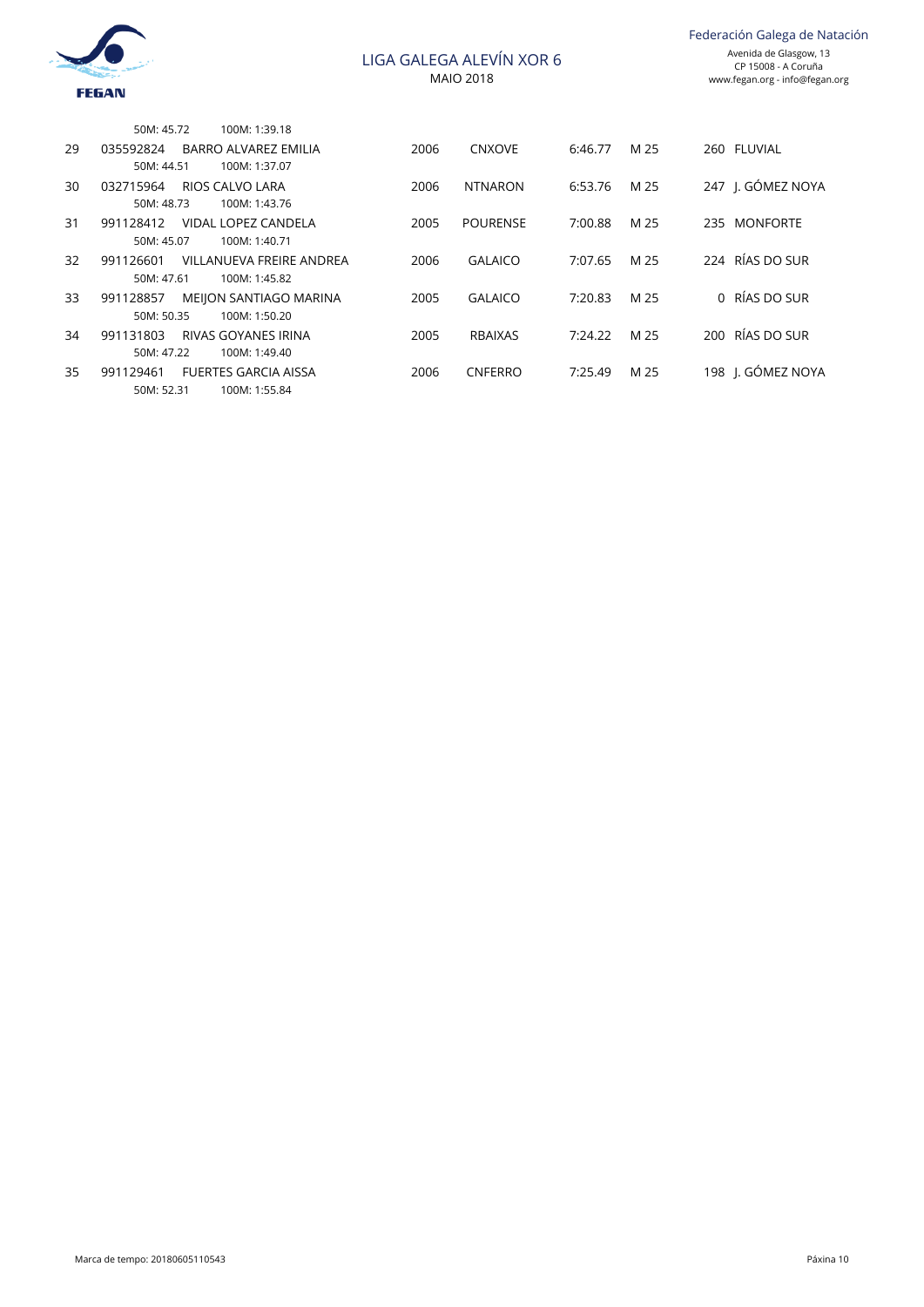

### **4 - 1500 m Libre Masculino**

| 1  | 032726650<br>SEIJO BERMUDEZ DANIEL<br>50L: 32.00<br>100L: 1:06.86<br>200L: 2:16.79 | 2004<br><b>CNFERRO</b><br>400L: 4:37.86<br>800L: 9:23.93 | 17:45.48 | M 25 | 507 I. GÓMEZ NOYA |
|----|------------------------------------------------------------------------------------|----------------------------------------------------------|----------|------|-------------------|
| 2  | 054157646<br>ABELENDA PEREZ MIGUEL ANGEL                                           | 2004<br>ADFOGAR                                          | 17:48.37 | M 25 | 503 C DEL MAR     |
|    | 50L: 31.26<br>100L: 1:07.05<br>200L: 2:18.49                                       | 800L: 9:27.29<br>400L: 4:40.87                           |          |      |                   |
| 3  | 991126468<br>FERNANDEZ CAMPOS RODRIGO                                              | <b>NCORUÑA</b><br>2004                                   | 17:49.81 | M 25 | 501 C DEL MAR     |
|    | 50L: 32.07<br>100L: 1:08.12<br>200L: 2:22.54                                       | 400L: 4:48.36<br>800L: 9:34.43                           |          |      |                   |
| 4  | 991129170<br>PARGA TORRENTE DAVID                                                  | 2004<br><b>CNFERRO</b>                                   | 17:52.10 | M 25 | 498 J. GÓMEZ NOYA |
|    | 50L: 32.42<br>100L: 1:07.44<br>200L: 2:20.29                                       | 400L: 4:45.57<br>800L: 9:31.18                           |          |      |                   |
| 5  | AVILES ZHUAVLEV SANTIAGO<br>048827379                                              | <b>NCORUÑA</b><br>2004                                   | 17:58.94 | M 25 | 489 C DEL MAR     |
|    | 50L: 30.48<br>100L: 1:06.26<br>200L: 2:17.63                                       | 400L: 4:40.09<br>800L: 9:26.94                           |          |      |                   |
| 6  | 991124358<br>LOSADA JIMENEZ SERGIO                                                 | 2004<br><b>CNFERRO</b>                                   | 18:05.33 | M 25 | 480 J. GÓMEZ NOYA |
|    | 50L: 32.93<br>100L: 1:08.77<br>200L: 2:20.40                                       | 400L: 4:45.23<br>800L: 9:35.15                           |          |      |                   |
| 7  | 991127378<br>FIGUEROA FERNANDEZ GABRIEL                                            | 2004<br><b>RBAIXAS</b>                                   | 18:07.13 | M 25 | 478 RÍAS DO SUR   |
|    | 50L: 31.97<br>100L: 1:07.49<br>200L: 2:19.40                                       | 400L: 4:44.02<br>800L: 9:35.88                           |          |      |                   |
| 8  | <b>MARTIN NOVAS PABLO</b><br>041011889                                             | 2005<br><b>GALAICO</b>                                   | 18:12.45 | M 25 | 471 RÍAS DO SUR   |
|    | 50L: 33.25<br>100L: 1:09.92<br>200L: 2:23.63                                       | 400L: 4:50.79<br>800L: 9:43.29                           |          |      |                   |
| 9  | 991125115<br>BUSTABAD VAZQUEZ FERNANDO                                             | 2004<br><b>CMARINA</b>                                   | 18:21.47 | M 25 | 459 J. GÓMEZ NOYA |
|    | 50L: 31.78<br>100L: 1:07.53<br>200L: 2:20.90                                       | 400L: 4:50.25<br>800L: 9:49.75                           |          |      |                   |
| 10 | 991127027<br><b>GONZALEZ TIZON YAGO</b>                                            | <b>NCORUÑA</b><br>2005                                   | 18:42.97 | M 25 | 433 C DEL MAR     |
|    | 50L: 34.78<br>100L: 1:13.00<br>200L: 2:28.38                                       | 400L: 4:56.75<br>800L: 9:55.44                           |          |      |                   |
| 11 | 032722141<br>RODRIGUEZ RILO ALEJANDRO                                              | <b>CNFERRO</b><br>2004                                   | 18:49.07 | M 25 | 426 J. GÓMEZ NOYA |
|    | 50L: 33.34<br>100L: 1:10.12<br>200L: 2:25.00                                       | 400L: 4:55.19<br>800L: 10:00.75                          |          |      |                   |
| 12 | 035587948<br>DOMINGUEZ FERNANDEZ NICOLAS                                           | 2004<br><b>RCNVIGO</b>                                   | 18:55.29 | M 25 | 419 RÍAS DO SUR   |
|    | 50L: 33.94<br>100L: 1:11.96<br>200L: 2:28.04                                       | 400L: 5:01.78<br>800L: 10:07.44                          |          |      |                   |
| 13 | 077479282<br>PEREIRA CASTRO PEDRO                                                  | 2004<br><b>GALAICO</b>                                   | 19:04.33 | M 25 | 409 RÍAS DO SUR   |
|    | 50L: 34.15<br>100L: 1:11.87<br>200L: 2:28.05                                       | 400L: 5:01.84<br>800L: 10:07.32                          |          |      |                   |
| 14 | RODRIGUEZ QUINTAS IGOR<br>044663627                                                | 2004<br><b>POURENSE</b>                                  | 19:08.28 | M 25 | 405 MONFORTE      |
|    | 50L: 33.10<br>100L: 1:09.99<br>200L: 2:27.35                                       | 400L: 5:04.59<br>800L: 10:12.23                          |          |      |                   |
| 15 | 991125162<br>ASTIGARRABIA RODRIGUEZ ENEKO                                          | 2005<br><b>CMARINA</b>                                   | 19:13.36 | M 25 | 400 J. GÓMEZ NOYA |
|    | 50L: 34.78<br>100L: 1:12.50<br>200L: 2:28.72                                       | 400L: 5:04.61<br>800L: 10:16.75                          |          |      |                   |
| 16 | VICENTE FERREIRA DANIEL<br>035601704                                               | CNVILAG<br>2004                                          | 19:13.67 | M 25 | 400 RÍAS DO SUR   |
|    | 50L: 34.46<br>100L: 1:11.89<br>200L: 2:28.66                                       | 400L: 5:47.61<br>800L: 11:40.04                          |          |      |                   |
| 17 | 035591571<br>ROUCO BASANTA LUIS                                                    | 2004<br><b>CNXOVE</b>                                    | 19:33.79 | M 25 | 379 FLUVIAL       |
|    | 50L: 35.72<br>100L: 1:14.39<br>200L: 2:32.66                                       | 400L: 5:10.94<br>800L: 10:27.13                          |          |      |                   |
| 18 | 054154768<br>ARIAS GONZALEZ HECTOR                                                 | 2005<br><b>CNLICEO</b>                                   | 19:35.03 | M 25 | 378 C DEL MAR     |
|    | 50L: 36.41<br>100L: 1:14.89<br>200L: 2:31.98                                       | 400L: 5:09.00<br>800L: 10:24.11                          |          |      |                   |
| 19 | 034291980<br>SUBIRAN GOMEZ TOMAS                                                   | 2005<br><b>CFVLUGO</b>                                   | 19:35.88 | M 25 | 377 FLUVIAL       |
|    | 50L: 35.93    100L: 1:14.80    200L: 2:33.40    400L: 5:11.90    800L: 10:27.74    |                                                          |          |      |                   |
| 20 | 053820320 CARIDE BORRAJO XURXO                                                     | <b>RCNVIGO</b><br>2004                                   | 19:36.40 | M 25 | 377 RÍAS DO SUR   |
|    | 50L: 35.53<br>100L: 1:15.10<br>200L: 2:33.23                                       | 400L: 5:11.32<br>800L: 10:27.47                          |          |      |                   |
| 21 | 032729107 SANMARTIN HERNANDEZ BRUNO                                                | 2005<br><b>CNFERRO</b>                                   | 19:36.60 | M 25 | 0 J. GÓMEZ NOYA   |
|    | 50L: 35.87<br>100L: 1:15.52<br>200L: 2:34.71                                       | 400L: 5:11.92<br>800L: 10:29.18                          |          |      |                   |
| 22 | 053863891<br>GONZALEZ DOMINGUEZ DANIEL                                             | 2004<br><b>GALAICO</b>                                   | 19:50.52 | M 25 | 364 RÍAS DO SUR   |
|    | 50L: 33.98<br>100L: 1:12.32<br>200L: 2:31.14                                       | 400L: 5:09.59<br>800L: 10:31.77                          |          |      |                   |
| 23 |                                                                                    | 2005<br>CDELMAR                                          | 19:53.32 | M 25 | 361 C DEL MAR     |
|    | 50L: 36.47<br>100L: 1:15.80<br>200L: 2:34.99                                       | 400L: 5:14.78<br>800L: 10:35.96                          |          |      |                   |
| 24 | 045149824 SANTISO PRADO ALEJANDRO                                                  | 2004<br><b>POURENSE</b>                                  | 19:56.48 | M 25 | 358 MONFORTE      |
|    | 50L: 34.35<br>100L: 1:12.24<br>200L: 2:30.74                                       | 400L: 5:09.54<br>800L: 10:31.85                          |          |      |                   |
| 25 | ARENAS FRANCO JOSE ANTONIO<br>991131580                                            | POURENSE<br>2004                                         | 20:02.27 | M 25 | 353 MONFORTE      |
|    | 50L: 34.60<br>100L: 1:12.12<br>200L: 2:31.55                                       | 400L: 5:09.90<br>800L: 10:30.04                          |          |      |                   |
| 26 | 079341631<br>PARDO BELLO DANIEL                                                    | 2004<br>ADFOGAR                                          | 20:03.22 | M 25 | 352 C DEL MAR     |
|    | 50L: 35.17<br>100L: 1:14.20<br>200L: 2:35.46                                       | 400L: 5:57.32<br>800L: 10:40.43                          |          |      |                   |
| 27 | 032728876<br>DIZ NIEVES DAVID                                                      | 2004<br><b>CNFERRO</b>                                   | 20:17.77 | M 25 | 0 J. GÓMEZ NOYA   |
|    | 50L: 35.05<br>100L: 1:14.20<br>200L: 2:34.92                                       | 400L: 5:17.46<br>800L: 10:47.08                          |          |      |                   |
| 28 | 049707203 JANEIRO TEIXEIRA BREOGAN                                                 | POURENSE<br>2005                                         | 20:26.03 | M 25 | 333 MONFORTE      |
|    |                                                                                    |                                                          |          |      |                   |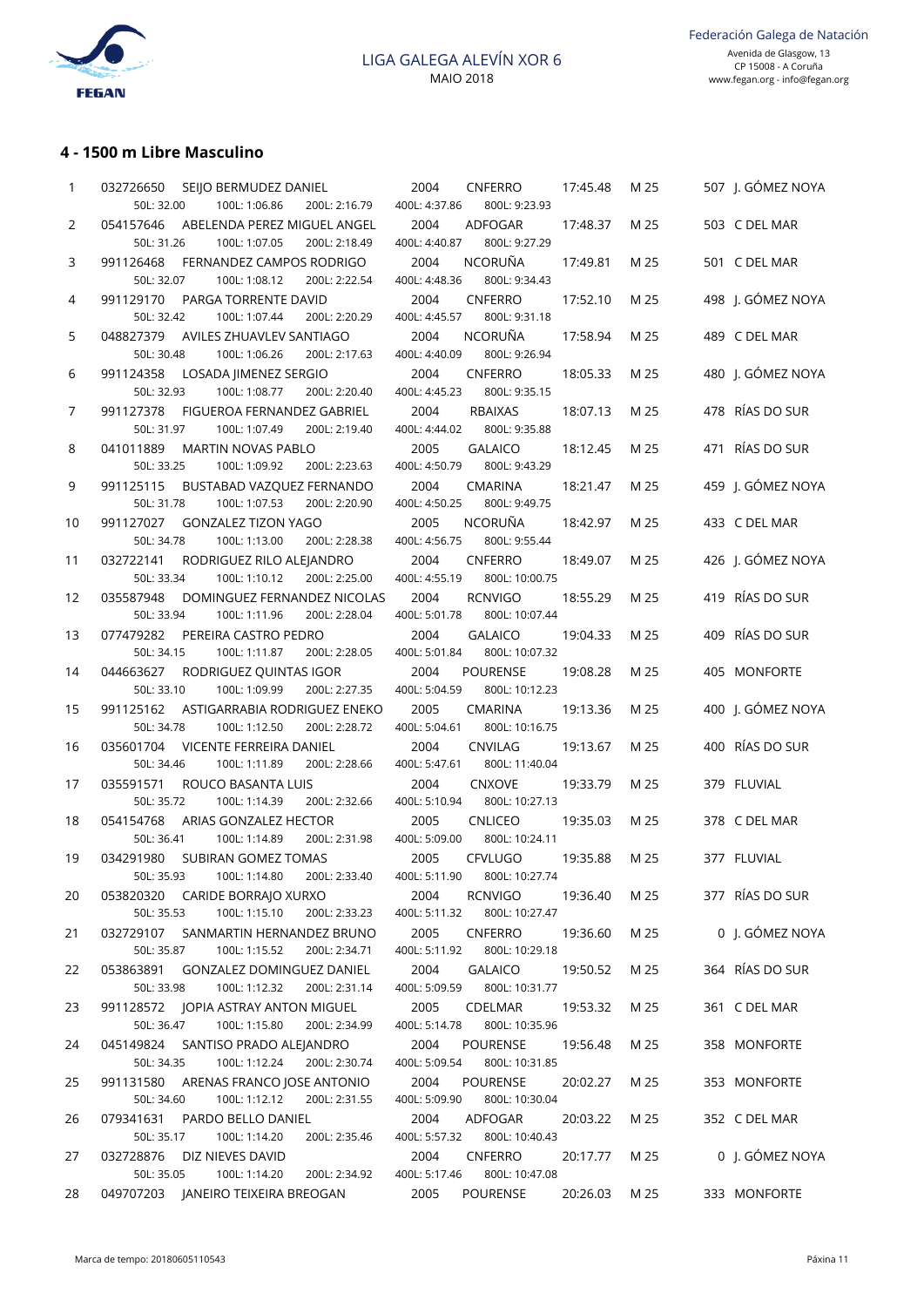

50L: 36.91 100L: 1:16.77 200L: 2:38.50 29 049474531 LORENZO COLINAS ROI 50L: 34.20 100L: 1:12.88 200L: 2:33.91 30 049679573 OTERO LOSADA RUBEN 50L: 35.95 100L: 1:15.53 200L: 2:38.95 31 077484247 CONS GESTIDO NICOLAS MANUEL  $501 \cdot 36.31$   $1001 \cdot 1.16.57$   $2001 \cdot 2.39.64$ 32 054152633 VICENTE GARCIA DIEGO 50L: 36.27 100L: 1:15.44 200L: 2:36.27 33 045145282 LOPEZ FERNANDEZ MARTIN 50L: 35.62 100L: 1:14.71 200L: 2:36.71 34 049470354 GAREA GOMEZ CARLOS 50L: 35.18 100L: 1:14.34 200L: 2:36.69 35 049401315 PEREZ LORENZO MANUEL 50L: 38.96 100L: 1:20.47 200L: 2:45.53 36 991126567 VEIRAS IGLESIAS IVAN 50L: 37.70 100L: 1:19.07 200L: 2:43.91 37 991130433 VIDAL IMIA JUAN 50L: 38.78 100L: 1:19.97 200L: 2:46.37 38 058000338 VIEITES MEIJIDE LUCAS 50L: 38.34 100L: 1:20.30 200L: 2:45.48 39 044662763 NARANJO ESTEVEZ ROI 50L: 37.77 100L: 1:19.45 200L: 2:43.20 40 034303025 MENDEZ LINARES ALVARO 50L: 38.65 100L: 1:21.19 200L: 2:46.25 41 991125351 PEREZ PAZ DARIO 50L: 37.52 100L: 1:20.33 200L: 2:46.47 42 020628817 MARTINEZ CAMPAÑA MARIO 50L: 34.90 100L: 1:13.79 200L: 2:35.21 43 991130646 GUITIAN LOPEZ XABIER 50L: 36.46 100L: 1:17.77 200L: 2:39.39 44 079344988 CANEDO BELLO ADRIAN 50L: 41.48 100L: 1:25.98 200L: 2:56.05 45 020624997 FERNANDEZ VILA PEDRO LUIS 50L: 38.70 100L: 1:21.27 200L: 2:48.25 400L: 5:44.47 800L: 11:43.97 46 991128814 GONZALEZ PAVON XIAN 50L: 40.23 100L: 1:25.83 200L: 2:55.87 47 991130491 GARCIA LEON MAURICIO | 50L: 38.41 100L: 1:23.29 200L: 2:53.28 400L: 5:57.49 800L: 12:04.81 48 991128990 BARREIRO CORDIDO BRAIS 50L: 40.54 100L: 1:24.87 200L: 2:57.31 49 058000862 POSE FERNANDEZ PABLO 50L: 38.94 100L: 1:22.83 200L: 2:53.53 400L: 6:02.41 800L: 12:18.34 50 991126350 CARBALLA MIGUEZ PABLO 50L: 37.04 100L: 1:19.12 200L: 2:48.66 51 079342962 RIOS VAZOUEZ HECTOR 50L: 38.69 100L: 1:22.22 200L: 2:51.74 400L: 5:56.16 800L: 12:07.87 52 077480789 FERNANDEZ TRIÑANES XULIO 50L: 40.12 100L: 1:24.78 200L: 2:57.37 53 991127967 BERMUDEZ RODRIGUEZ PEDRO 50L: 42.37 100L: 1:27.56 200L: 3:00.19 54 054229453 IGLESIAS ALLICA MARCOS 50L: 39.21 100L: 1:23.33 200L: 2:54.42 55 991126501 DE LUIS ROIBAS LINAI 50L: 42.20 100L: 1:27.92 200L: 2:59.37 56 035629719 AGUIN LOPEZ JUAN 50L: 38.00 100L: 1:21.33 200L: 2:51.33 57 035641553 BARCALA RIVEIRO BRAIS

| 400L: 5:23.66 800L: 10:54.80                                                 |      |                  |
|------------------------------------------------------------------------------|------|------------------|
| 2004 TRIOLEIR 20:28.56 M 25 331 C DEL MAR<br>400L: 5:18.53 800L: 10:48.23    |      |                  |
| 2005 ADFOGAR 20:32.76 M 25                                                   |      | 327 C DEL MAR    |
| 400L: 5:22.13 800L: 11:05.16<br>2005 GALAICO 20:43.07 M 25                   |      | 319 RÍAS DO SUR  |
| 400L: 5:26.20 800L: 11:42.99                                                 |      |                  |
| 2004 CDELMAR 20:45.24<br>400L: 5:21.61 800L: 10:58.71                        | M 25 | 318 C DEL MAR    |
| 2004 POURENSE 20:58.29                                                       | M 25 | 0 MONFORTE       |
| 400L: 5:24.03 800L: 10:59.78<br>2004 CULLERED 21:09.53                       | M 25 | 300 C DEL MAR    |
| 400L: 5:22.54 800L: 11:09.78<br>2005 RIVEIRA 21:12.15 M 25                   |      | 298 SANTA ISABEL |
| 400L: 5:37.35 800L: 11:20.61                                                 |      |                  |
| 2005 CDELMAR 21:18.74<br>400L: 5:35.51 800L: 11:23.09                        | M 25 | 293 C DEL MAR    |
| 2004 CIDSANTI 21:32.05                                                       | M 25 | 284 SANTA ISABEL |
| 400L: 5:37.51 800L: 11:27.97<br>2005 NCORUÑA 21:32.30                        |      |                  |
| 400L: 5:38.14 800L: 11:23.25                                                 | M 25 | 284 C DEL MAR    |
| 2004 POURENSE 21:37.73 M 25                                                  |      | 0 MONFORTE       |
| 400L: 5:34.74 800L: 11:25.00<br>2004 POR-MIÑA 21:41.56 M 25                  |      | 278 FLUVIAL      |
| 400L: 5:39.14 800L: 11:25.16                                                 |      |                  |
| 2005 NPONTEA 21:47.24 M 25 275 RÍAS DO SUR<br>400L: 5:40.62 800L: 11:31.92   |      |                  |
| 2004 RIVEIRA 21:48.33 M 25                                                   |      | 274 SANTA ISABEL |
| 400L: 5:27.27 800L: 11:20.55                                                 |      |                  |
| 2005 CULLERED 21:58.61<br>400L: 5:23.57 800L: 11:25.99                       | M 25 | 267 C DEL MAR    |
| 2005 ARTEIXO 22:14.97 M 25                                                   |      | 258 C DEL MAR    |
| 400L: 5:56.00 800L: 11:54.13<br>2004 ADFOGAR 22:22.97 M 25                   |      | 253 C DEL MAR    |
| 400L: 5:44.47 800L: 11:43.97                                                 |      |                  |
| 2005 RBAIXAS 22:44.42 M 25<br>400L: 5:56.68 800L: 12:02.77                   |      | 241 RÍAS DO SUR  |
| 2005 RCNVIGO 22:45.18 M 25 241 RÍAS DO SUR                                   |      |                  |
| 400L: 5:57.49 800L: 12:04.81                                                 |      |                  |
| 2004 CIDSANTI 22:55.77 M 25 235 SANTA ISABEL<br>400L: 6:04.07 800L: 12:13.31 |      |                  |
| 2005 ARTEIXO 23:03.19 M 25 232 C DEL MAR                                     |      |                  |
| 400L: 6:02.41 800L: 12:18.34                                                 |      |                  |
| 2004 SANXENXO 23:04.38 M 25 231 RÍAS DO SUR<br>400L: 5:53.50 800L: 12:08.93  |      |                  |
| 2005 ARTEIXO 23:11.88 M 25 227 C DEL MAR                                     |      |                  |
| 400L: 5:56.16 800L: 12:07.87                                                 |      |                  |
| 2005 SANXENXO 23:19.82 M 25 223 RÍAS DO SUR                                  |      |                  |
| 400L: 6:03.31 800L: 12:21.78                                                 |      |                  |
| 2005 RCNVIGO 23:30.94 M 25 218 RÍAS DO SUR<br>400L: 6:07.19 800L: 12:24.40   |      |                  |
| 2004 RBAIXAS 23:35.03 M 25 216 RÍAS DO SUR                                   |      |                  |
| 400L: 5:59.36 800L: 12:18.62                                                 |      |                  |
| 2005 RCNVIGO 23:40.44 M 25 0 RÍAS DO SUR                                     |      |                  |
| 400L: 6:08.32 800L: 12:36.29                                                 |      |                  |
| 2004 SANXENXO 23:55.71 M 25 207 RÍAS DO SUR                                  |      |                  |
| 400L: 6:00.92 800L: 12:24.17                                                 |      |                  |
| 2005 RIVEIRA 24:21.95 M 25 196 SANTA ISABEL                                  |      |                  |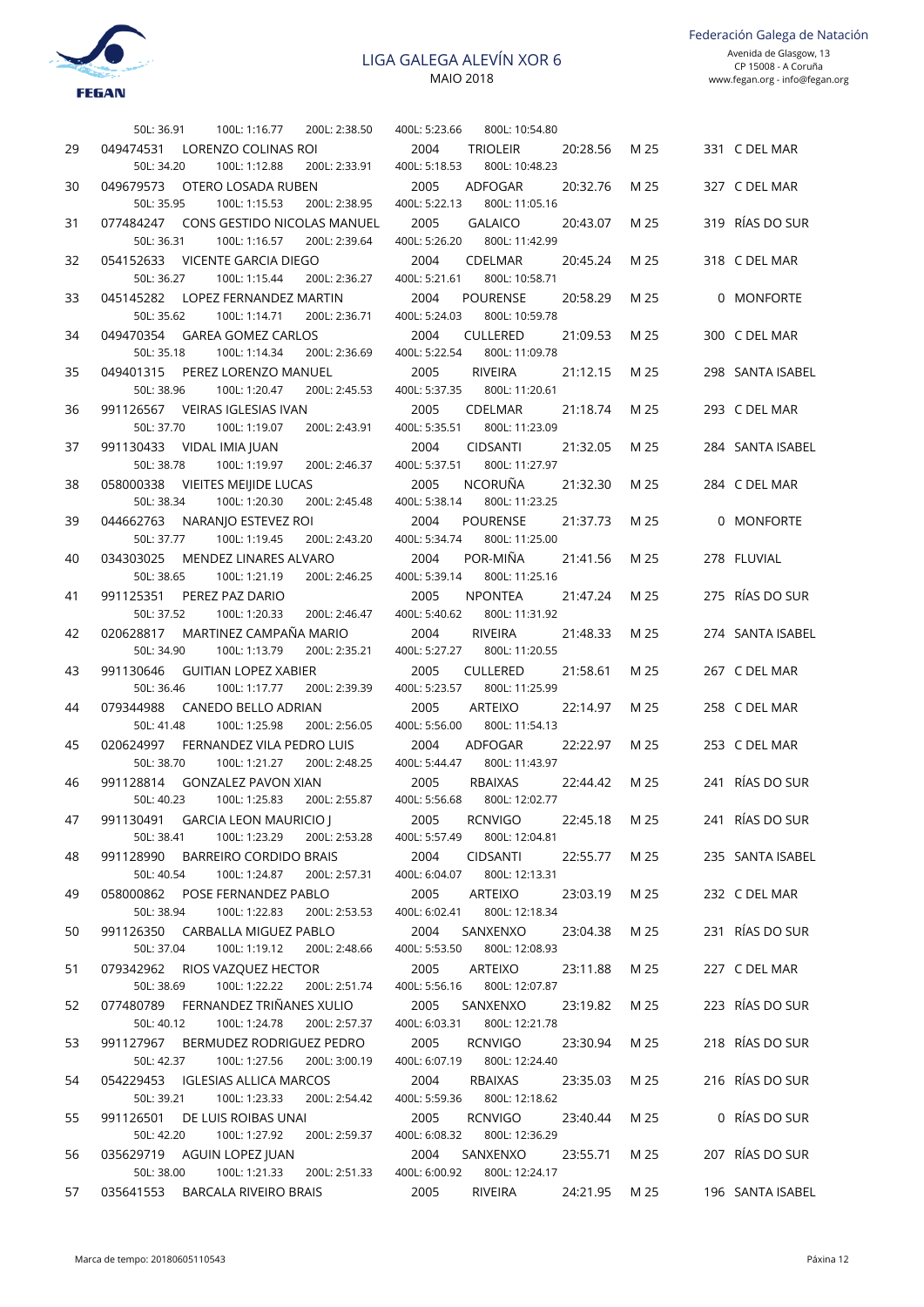

Federación Galega de Natación Avenida de Glasgow, 13

CP 15008 - A Coruña www.fegan.org - info@fegan.org

|    | 50L: 42.32<br>100L: 1:31.50               | 200L: 3:06.58 | 400L: 6:27.50 | 800L: 13:01.27  |          |      |                  |
|----|-------------------------------------------|---------------|---------------|-----------------|----------|------|------------------|
| 58 | FORTES RINCON JOSE L.<br>991130086        |               | 2005          | RCNVIGO         | 24:46.18 | M 25 | 0 RÍAS DO SUR    |
|    | 100L: 1:29.80<br>50L: 42.75               | 200L: 3:07.32 | 400L: 6:29.43 | 800L: 13:15.39  |          |      |                  |
| 59 | 991131719<br>MUNIN CANDAL ALEX            |               | 2005          | <b>CIDSANTI</b> | 25:09.75 | M 25 | 178 SANTA ISABEL |
|    | 100L: 1:29.89<br>50L: 42.05               | 200L: 3:06.99 | 400L: 6:25.89 | 800L: 13:10.43  |          |      |                  |
| 60 | FOLGUEIRA DIAZ MIGUEL<br>034279595        |               | 2005          | CFVLUGO         | 25:15.64 | M 25 | 176 FLUVIAL      |
|    | 100L: 1:32.12<br>501:42.77                | 200L: 3:14.30 | 400L: 6:38.04 | 800L: 13:23.42  |          |      |                  |
| 61 | CASTELLANOS IGLESIAS JORGE O<br>991130933 |               | 2005          | <b>HERCULES</b> | 28:37.56 | M 25 | 121 C DEL MAR    |
|    | 100L: 1:34.95<br>50L: 44.07               | 200L: 2:25.34 | 400L: 7:16.06 | 800L: 15:00.31  |          |      |                  |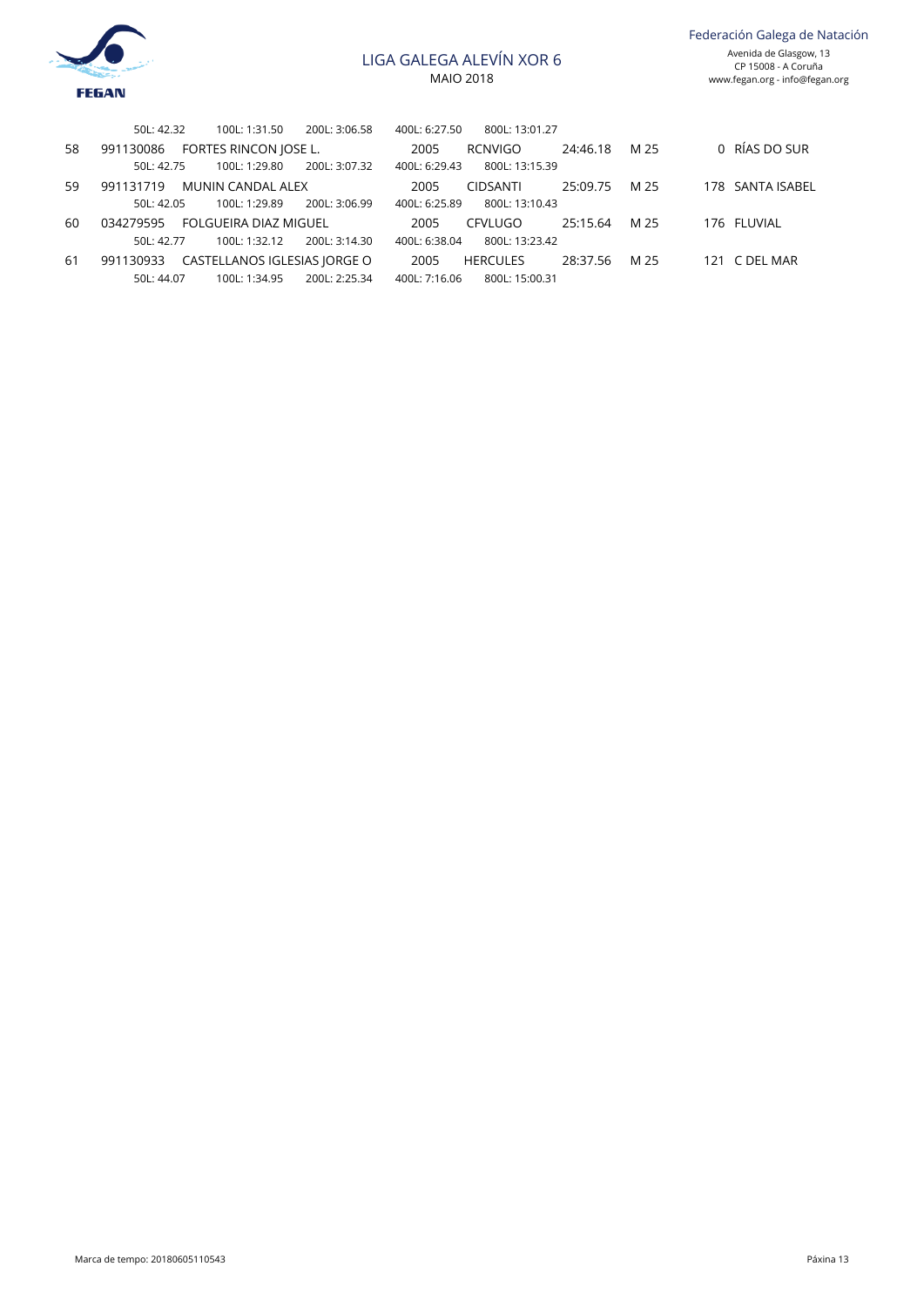

## **5 - 200 m Libre Feminino**

| 1              | 991126351<br>CARRON MUIÑA CARLA<br>100L: 1:06.56<br>50L: 31.51              | 2005 | <b>ARZUA</b>    | 2:13.63 | M 25 | 569 SANTA ISABEL  |
|----------------|-----------------------------------------------------------------------------|------|-----------------|---------|------|-------------------|
| $\overline{2}$ | 991124786<br>RODRIGUEZ ALONSO JULIA<br>50L: 34.14<br>100L: 1:10.68          | 2005 | <b>RCNVIGO</b>  | 2:20.62 | M 25 | 488 RÍAS DO SUR   |
| 3              | 077465540<br>BEMPOSTA PENAS ALEJANDRA<br>50L: 34.23<br>100L: 1:11.39        | 2005 | <b>GALAICO</b>  | 2:23.59 | M 25 | 459 RÍAS DO SUR   |
| 4              | 032729909<br>FERNANDEZ ROBLES AIDA<br>50L: 32.29<br>100L: 1:08.37           | 2005 | <b>CNFERRO</b>  | 2:23.82 | M 25 | 457 J. GÓMEZ NOYA |
| 5              | 077484246<br>CONS GESTIDO VICTORIA ANNA<br>50L: 33.71<br>100L: 1:11.38      | 2005 | <b>GALAICO</b>  | 2:23.88 | M 25 | 456 RÍAS DO SUR   |
| 6              | 034285521<br>SANTOALLA NAVAL ANDREA<br>50L: 34.00<br>100L: 1:11.76          | 2005 | CFVLUGO         | 2:24.06 | M 25 | 454 FLUVIAL       |
| 7              | ALFAYA RAFAEL JULIA<br>077547872<br>50L: 33.56<br>100L: 1:10.53             | 2005 | CNREDON         | 2:24.32 | M 25 | 452 RÍAS DO SUR   |
| 8              | 058023579<br>SEIVANE PEREZ CLAUDIA<br>50L: 33.79<br>100L: 1:11.09           | 2005 | <b>CDELMAR</b>  | 2:24.87 | M 25 | 447 C DEL MAR     |
| 9              | 991125149<br>RICO MARTINEZ MARTINA XIA<br>50L: 33.81<br>100L: 1:11.46       | 2005 | <b>CMARINA</b>  | 2:26.31 | M 25 | 434 J. GÓMEZ NOYA |
| 9              | 991127781<br>MARTINEZ RIVERA PAULA<br>50L: 34.07<br>100L: 1:11.21           | 2005 | <b>CMARINA</b>  | 2:26.31 | M 25 | 434 J. GÓMEZ NOYA |
| 11             | 991130686<br><b>GONZALEZ REDONDO CLAUDIA</b><br>50L: 33.47<br>100L: 1:11.28 | 2005 | CDELMAR         | 2:27.38 | M 25 | 424 C DEL MAR     |
| 12             | 048117093<br>VARELA GONZALEZ LAURA<br>50L: 35.25<br>100L: 1:13.59           | 2005 | <b>CNLICEO</b>  | 2:28.78 | M 25 | 412 C DEL MAR     |
| 13             | 991126880<br><b>CAMPOS TATO UXIA</b><br>50L: 32.98<br>100L: 1:12.07         | 2005 | <b>POURENSE</b> | 2:29.27 | M 25 | 408 MONFORTE      |
| 14             | 991125148<br><b>CARRASCO DE CASTRO PAULA</b><br>50L: 35.49<br>100L: 1:13.28 | 2005 | <b>CMARINA</b>  | 2:29.86 | M 25 | 403 J. GÓMEZ NOYA |
| 15             | 049204663<br>CARRO BARROS CANDELA<br>50L: 34.40<br>100L: 1:11.91            | 2005 | <b>CULLERED</b> | 2:30.87 | M 25 | 395 C DEL MAR     |
| 16             | 991127664<br>PRIETO DOPICO PAULA<br>50L: 36.28<br>100L: 1:15.03             | 2006 | <b>CMARINA</b>  | 2:31.64 | M 25 | 389 J. GÓMEZ NOYA |
| 17             | 053820778<br><b>BORGE JUSTE INES</b><br>100L: 1:14.32<br>50L: 35.07         | 2006 | <b>NPONTEA</b>  | 2:32.68 | M 25 | 381 RÍAS DO SUR   |
| 18             | 046294456<br>RUA COSTOYA ANDREA<br>100L: 1:14.35<br>50L: 35.12              | 2006 | ARZUA           | 2:32.89 | M 25 | 380 SANTA ISABEL  |
| 19             | 991128577 FERNANDEZ CASTRO Mª ROSARIO<br>50L: 35.13    100L: 1:13.20        | 2006 | NCORUÑA         | 2:32.97 | M 25 | 379 C DEL MAR     |
| 20             | 034292163<br>DURAN PALEO SABELA<br>50L: 35.64<br>100L: 1:15.02              | 2005 | CFVLUGO         | 2:33.00 | M 25 | 379 FLUVIAL       |
| 21             | 032724453 GOMEZ CASTRILLON ALBA<br>50L: 35.61<br>100L: 1:14.81              | 2005 | CNFERRO         | 2:33.38 | M 25 | 376 J. GÓMEZ NOYA |
| 22             | GROBA COMESAÑA NOA<br>991128456<br>100L: 1:15.56<br>50L: 36.47              | 2006 | <b>RCNVIGO</b>  | 2:33.97 | M 25 | 372 RÍAS DO SUR   |
| 23             | CARBALLO GONZALEZ SOFIA<br>017463172<br>50L: 37.78<br>100L: 1:16.95         | 2006 | <b>NPONTEA</b>  | 2:34.29 | M 25 | 370 RÍAS DO SUR   |
| 24             | PRATS MOREIRAS XIMENA<br>034277738<br>50L: 34.70<br>100L: 1:14.00           | 2006 | <b>MOLEMOS</b>  | 2:34.41 | M 25 | 369 MONFORTE      |
| 25             | ROMANELLI LONGO LUCIA<br>991127945<br>50L: 35.84<br>100L: 1:15.45           | 2006 | <b>CULLERED</b> | 2:34.85 | M 25 | 366 C DEL MAR     |
| 26             | <b>COSTAS DOMINGUEZ ANTIA</b><br>991128537<br>50L: 35.18<br>100L: 1:15.81   | 2005 | <b>CNMOS</b>    | 2:34.93 | M 25 | 365 RÍAS DO SUR   |
| 27             | RUIZ VILLARINO ANDREA<br>991126645<br>50L: 36.59<br>100L: 1:16.26           | 2005 | <b>CMARINA</b>  | 2:34.94 | M 25 | 0 J. GÓMEZ NOYA   |
| 28             | 991127379 VAZQUEZ GONZALEZ ZOE                                              | 2005 | RBAIXAS         | 2:35.54 | M 25 | 361 RÍAS DO SUR   |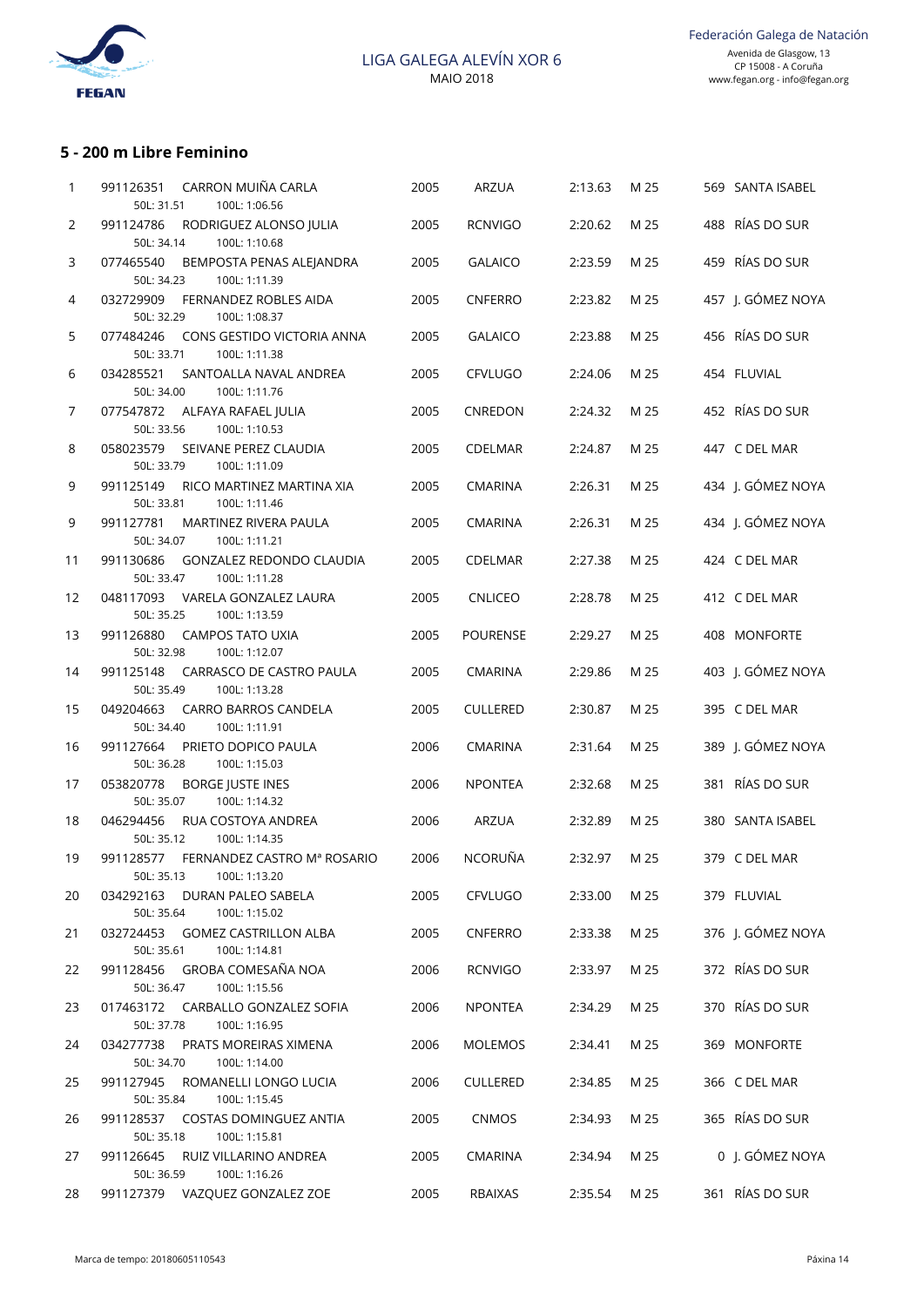

Federación Galega de Natación

|    | 50L: 35.32<br>100L: 1:15.67                                                |      |                 |              |      |                   |
|----|----------------------------------------------------------------------------|------|-----------------|--------------|------|-------------------|
| 29 | 991128474<br>ROMERO YURRITA CARLA<br>50L: 36.85<br>100L: 1:16.38           | 2005 | <b>RCNVIGO</b>  | 2:35.69      | M 25 | 360 RÍAS DO SUR   |
| 30 | 991127989<br>SUAREZ JAMARDO AROA<br>50L: 36.20<br>100L: 1:16.76            | 2005 | <b>CNVILAG</b>  | 2:36.12      | M 25 | 357 RÍAS DO SUR   |
| 31 | 991130080<br><b>VILA RAMIREZ NOA</b><br>100L: 1:16.44<br>50L: 36.62        | 2006 | <b>RCNVIGO</b>  | 2:36.38      | M 25 | 355 RÍAS DO SUR   |
| 32 | 035601412<br>CASCON CALDAS KAROLINA<br>50L: 36.88<br>100L: 1:16.69         | 2005 | CNVILAG         | 2:36.81      | M 25 | 352 RÍAS DO SUR   |
| 33 | MARIÑO SILVA UXIA<br>053796912<br>50L: 35.96<br>100L: 1:16.15              | 2005 | <b>RIVEIRA</b>  | 2:37.07      | M 25 | 350 SANTA ISABEL  |
| 34 | 032727139<br>LOPEZ RODRIGUEZ CARLA<br>50L: 37.28<br>100L: 1:17.75          | 2006 | <b>CMARINA</b>  | 2:37.20      | M 25 | 0 J. GÓMEZ NOYA   |
| 35 | 032729112<br>ACCION TEIJEIRO CARLA<br>50L: 36.47<br>100L: 1:17.51          | 2005 | <b>CNFERRO</b>  | 2:38.04      | M 25 | 344 J. GÓMEZ NOYA |
| 36 | 991126435<br><b>MARTINEZ MACEIRAS SOFIA</b><br>50L: 35.67<br>100L: 1:16.15 | 2005 | <b>CMARINA</b>  | 2:38.16      | M 25 | 0 J. GÓMEZ NOYA   |
| 37 | 021117415<br><b>GONZALEZ COVELO UXIA</b><br>100L: 1:18.70<br>50L: 38.06    | 2006 | <b>NPONTEA</b>  | 2:38.82      | M 25 | 339 RÍAS DO SUR   |
| 38 | 032725866<br>MANEIROS RODRIGUEZ JULIA<br>100L: 1:17.14<br>50L: 36.35       | 2006 | <b>NTNARON</b>  | 2:39.06      | M 25 | 337 J. GÓMEZ NOYA |
| 39 | 991125242<br><b>FOCES PEREIRA EVA</b><br>50L: 37.48<br>100L: 1:18.16       | 2006 | <b>CMARINA</b>  | 2:39.09      | M 25 | 0 J. GÓMEZ NOYA   |
| 40 | 054152760<br>PEDREIRA GALEGO XIANA<br>50L: 37.39<br>100L: 1:19.22          | 2006 | <b>CDELMAR</b>  | 2:40.63      | M 25 | 328 C DEL MAR     |
| 41 | 991125187<br>RUIZ GARCIA ISABEL<br>100L: 1:20.74<br>50L: 38.61             | 2005 | <b>CMARINA</b>  | 2:41.63      | M 25 | 0 J. GÓMEZ NOYA   |
| 42 | 045140451<br>DE LA FUENTE ALVAREZ ALBA<br>50L: 36.50<br>100L: 1:17.71      | 2006 | <b>POURENSE</b> | 2:41.76      | M 25 | 321 MONFORTE      |
| 43 | 991127326<br>LAGO BELLO FLAVIA<br>50L: 37.09<br>100L: 1:18.27              | 2006 | NCORUÑA         | 2:42.15      | M 25 | 318 C DEL MAR     |
| 44 | <b>VICENTE GONZALEZ ANGELA</b><br>021116472<br>50L: 36.03<br>100L: 1:17.86 | 2005 | CODESAL         | 2:42.36      | M 25 | 317 RÍAS DO SUR   |
| 45 | VALIENTE PITA CRISTINA<br>054151693<br>50L: 36.65<br>100L: 1:16.69         | 2005 | <b>TRIOLEIR</b> | 2:42.56      | M 25 | 316 C DEL MAR     |
| 46 | LIZ LOPEZ CARMEN<br>991127766<br>50L: 39.33<br>100L: 1:20.25               | 2006 | <b>CMARINA</b>  | 2:42.72      | M 25 | 0 J. GÓMEZ NOYA   |
| 47 | 039496344 VILLAR RODRIGUEZ NAIARA<br>50L: 37.90<br>100L: 1:18.25           | 2005 | CNMOS           | 2:43.74 M 25 |      | 309 RÍAS DO SUR   |
| 48 | 034290877 PIN LAGE NOA<br>50L: 39.30<br>100L: 1:22.46                      | 2005 | POR-MIÑA        | 2:43.78      | M 25 | 309 FLUVIAL       |
| 49 | 053797752<br>REY OLVEIRA ELENA<br>50L: 39.04<br>100L: 1:21.63              | 2005 | RIVEIRA         | 2:43.97      | M 25 | 308 SANTA ISABEL  |
| 50 | 034281215<br>ARMESTO PALLARES NAHIR<br>50L: 39.98<br>100L: 1:23.14         | 2005 | POR-MIÑA        | 2:44.20      | M 25 | 307 FLUVIAL       |
| 51 | 991131779 VILARNOVO SUAREZ NOELIA<br>50L: 38.99<br>100L: 1:22.15           | 2006 | RIVEIRA         | 2:44.66      | M 25 | 304 SANTA ISABEL  |
| 52 | 991128729<br>FRAGA VILAS MARTINA<br>50L: 36.78<br>100L: 1:19.03            | 2006 | ADFOGAR         | 2:44.78      | M 25 | 303 C DEL MAR     |
| 53 | 049205203<br>MARTINEZ VALES CLAUDIA<br>50L: 36.95<br>100L: 1:19.63         | 2006 | <b>CNLICEO</b>  | 2:45.45      | M 25 | 300 C DEL MAR     |
| 54 | 991125241<br>NIETO RUIZ PAULA<br>100L: 1:21.00<br>50L: 38.53               | 2006 | <b>CMARINA</b>  | 2:45.86      | M 25 | 0 J. GÓMEZ NOYA   |
| 55 | GARCÍA VÁZQUEZ ANDREA<br>991131426<br>100L: 1:22.28<br>50L: 39.31          | 2005 | CNVILAG         | 2:45.87      | M 25 | 297 RÍAS DO SUR   |
| 56 | 034289290<br>FERNANDEZ VIZCAINO ALICIA<br>50L: 38.12<br>100L: 1:20.75      | 2005 | POR-MIÑA        | 2:46.18      | M 25 | 296 FLUVIAL       |
| 57 | 032737385 GOMEZ MENDEZ ARIADNA                                             | 2005 | CMARINA         | 2:46.56      | M 25 | 0 J. GÓMEZ NOYA   |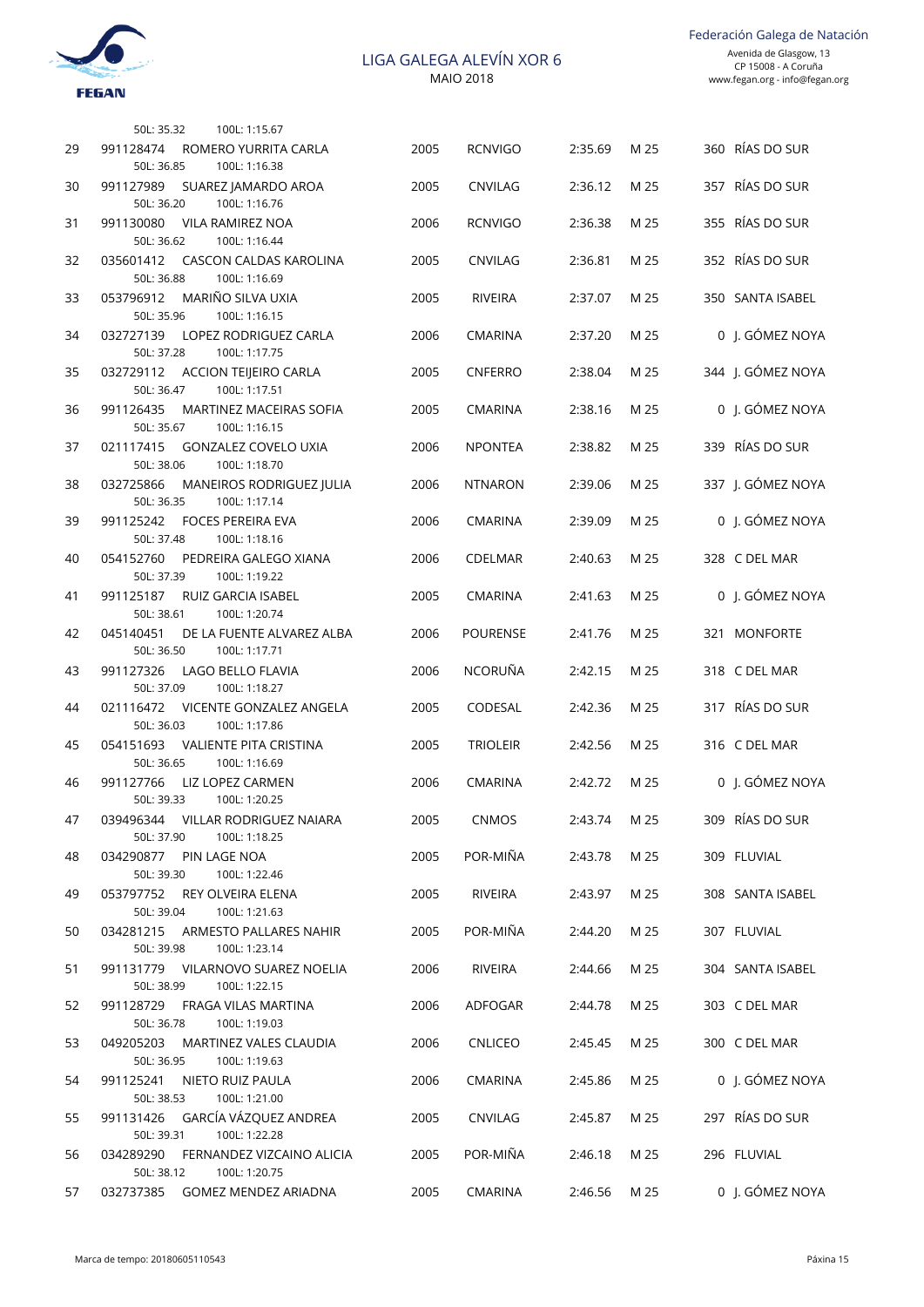

|    | 100L: 1:19.45<br>50L: 37.60                                               |      |                 |              |      |                   |
|----|---------------------------------------------------------------------------|------|-----------------|--------------|------|-------------------|
| 58 | 991131197<br><b>CASTELO SANTOS CARLA</b><br>50L: 37.39<br>100L: 1:20.13   | 2006 | <b>CULLERED</b> | 2:46.89      | M 25 | 292 C DEL MAR     |
| 59 | 034284951<br>MENDEZ MARTINEZ EMMA<br>50L: 37.71<br>100L: 1:20.72          | 2006 | <b>CFVLUGO</b>  | 2:47.34      | M 25 | 290 FLUVIAL       |
| 60 | 032740033<br>RODRIGUEZ SEDES PAULA<br>50L: 39.10<br>100L: 1:21.67         | 2006 | <b>CNFERRO</b>  | 2:47.74      | M 25 | 288 J. GÓMEZ NOYA |
| 61 | 991128289<br>REGA DOURADO CELIA<br>50L: 37.53<br>100L: 1:20.94            | 2005 | <b>ARTEIXO</b>  | 2:50.34      | M 25 | 275 C DEL MAR     |
| 62 | 991127486<br>BELTRAN MAQUEZ PAULA<br>50L: 38.43<br>100L: 1:23.22          | 2006 | <b>CNLICEO</b>  | 2:52.32      | M 25 | 265 C DEL MAR     |
| 63 | 032735282<br><b>TENREIRO RICO ELENA</b><br>50L: 41.69<br>100L: 1:26.24    | 2006 | <b>NTNARON</b>  | 2:53.04      | M 25 | 262 J. GÓMEZ NOYA |
| 64 | 991130142<br>RODRIGUEZ GOMEZ PALOMA<br>50L: 38.65<br>100L: 1:22.34        | 2006 | POURENSE        | 2:53.34      | M 25 | 261 MONFORTE      |
| 65 | 991131803<br>RIVAS GOYANES IRINA<br>50L: 39.50<br>100L: 1:24.99           | 2005 | <b>RBAIXAS</b>  | 2:53.62      | M 25 | 259 RÍAS DO SUR   |
| 66 | 034298889<br><b>GARCIA VAZOUEZ MARTA</b><br>50L: 40.48<br>100L: 1:25.42   | 2006 | <b>MOLEMOS</b>  | 2:54.83      | M 25 | 254 MONFORTE      |
| 67 | 991126541<br>MARTINEZ ARCA LORENA<br>100L: 1:21.95<br>50L: 37.90          | 2005 | <b>ARTEIXO</b>  | 2:55.77      | M 25 | 250 C DEL MAR     |
| 68 | PARDO PIÑEIRO MARIA<br>034286072<br>50L: 39.86<br>100L: 1:24.96           | 2006 | <b>CFVLUGO</b>  | 2:55.93      | M 25 | 249 FLUVIAL       |
| 69 | 046090450<br>LOSADA CRESPO MARIA<br>50L: 39.19<br>100L: 1:22.71           | 2005 | <b>CDELMAR</b>  | 2:56.15      | M 25 | 248 C DEL MAR     |
| 69 | <b>GARRIDO PIÑEIRO ANTIA</b><br>077542690<br>50L: 40.53<br>100L: 1:25.42  | 2005 | <b>GALAICO</b>  | 2:56.15      | M 25 | 248 RÍAS DO SUR   |
| 71 | 991126601<br>VILLANUEVA FREIRE ANDREA<br>50L: 40.07<br>100L: 1:27.15      | 2006 | <b>GALAICO</b>  | 2:56.23      | M 25 | 248 RÍAS DO SUR   |
| 72 | LOSADA GARCIA SOFIA<br>991131175<br>50L: 39.84<br>100L: 1:25.41           | 2005 | <b>CULLERED</b> | 2:56.45      | M 25 | 247 C DEL MAR     |
| 73 | 991129522<br>FRANCO RODRIGUEZ CANDELA<br>50L: 40.68<br>100L: 1:25.02      | 2005 | <b>RIVEIRA</b>  | 2:56.75      | M 25 | 246 SANTA ISABEL  |
| 74 | 991129994<br>ALONSO FERREIRA JENNIFER<br>50L: 40.78<br>100L: 1:25.60      | 2005 | <b>CNMOS</b>    | 2:58.33      | M 25 | 239 RÍAS DO SUR   |
| 75 | 991130162<br>FERNANDEZ BRAVO SHAILA<br>50L: 39.91<br>100L: 1:26.41        | 2006 | SANXENXO        | 2:58.46      | M 25 | 239 RÍAS DO SUR   |
| 76 | 053818734 PRADO LORENZO HELENA<br>100L: 1:25.24<br>50L: 39.61             | 2005 | <b>RCNVIGO</b>  | 2:58.67 M 25 |      | 0 RÍAS DO SUR     |
| 77 | 017464248<br>PORTELA RODRIGUEZ CIES<br>50L: 37.88<br>100L: 1:20.98        | 2006 | CODESAL         | 2:59.86      | M 25 | 233 RÍAS DO SUR   |
| 78 | <b>GARCIA FERNANDEZ LUCIA</b><br>991128471<br>50L: 39.91<br>100L: 1:24.69 | 2006 | <b>RCNVIGO</b>  | 2:59.87      | M 25 | 0 RÍAS DO SUR     |
| 79 | 991129371<br>DEAN DURAN HELENA<br>50L: 40.59<br>100L: 1:27.23             | 2005 | <b>CNXOVE</b>   | 3:03.66      | M 25 | 219 FLUVIAL       |
| 80 | VIDAL LOPEZ CANDELA<br>991128412<br>50L: 42.39<br>100L: 1:28.42           | 2005 | <b>POURENSE</b> | 3:04.00      | M 25 | 218 MONFORTE      |
| 81 | FERNANDEZ BLANCO SABELA<br>991131235<br>50L: 42.06<br>100L: 1:29.78       | 2005 | <b>CMARINA</b>  | 3:05.30      | M 25 | 0 J. GÓMEZ NOYA   |
| 82 | 991129461<br><b>FUERTES GARCIA AISSA</b><br>50L: 42.92<br>100L: 1:29.35   | 2006 | <b>CNFERRO</b>  | 3:05.41      | M 25 | 0 J. GÓMEZ NOYA   |
| 83 | 991131376<br>CARDOSO LEDO MARIA<br>100L: 1:29.44<br>50L: 42.53            | 2005 | CNMOS           | 3:07.64      | M 25 | 205 RÍAS DO SUR   |
| 84 | 991128076<br>FERNANDEZ BASPINO CELIA<br>100L: 1:30.95<br>50L: 42.34       | 2006 | <b>RCNVIGO</b>  | 3:08.38      | M 25 | 0 RÍAS DO SUR     |
| 85 | 991130811<br>RIOBO FERNANDEZ MAYKA<br>100L: 1:29.58<br>50L: 41.83         | 2005 | CNREDON         | 3:09.23      | M 25 | 200 RÍAS DO SUR   |
| 86 | 991131082 DEL BARRIO GOMEZ BEATRIZ                                        | 2006 | CFVLUGO         | 3:09.24      | M 25 | 0 FLUVIAL         |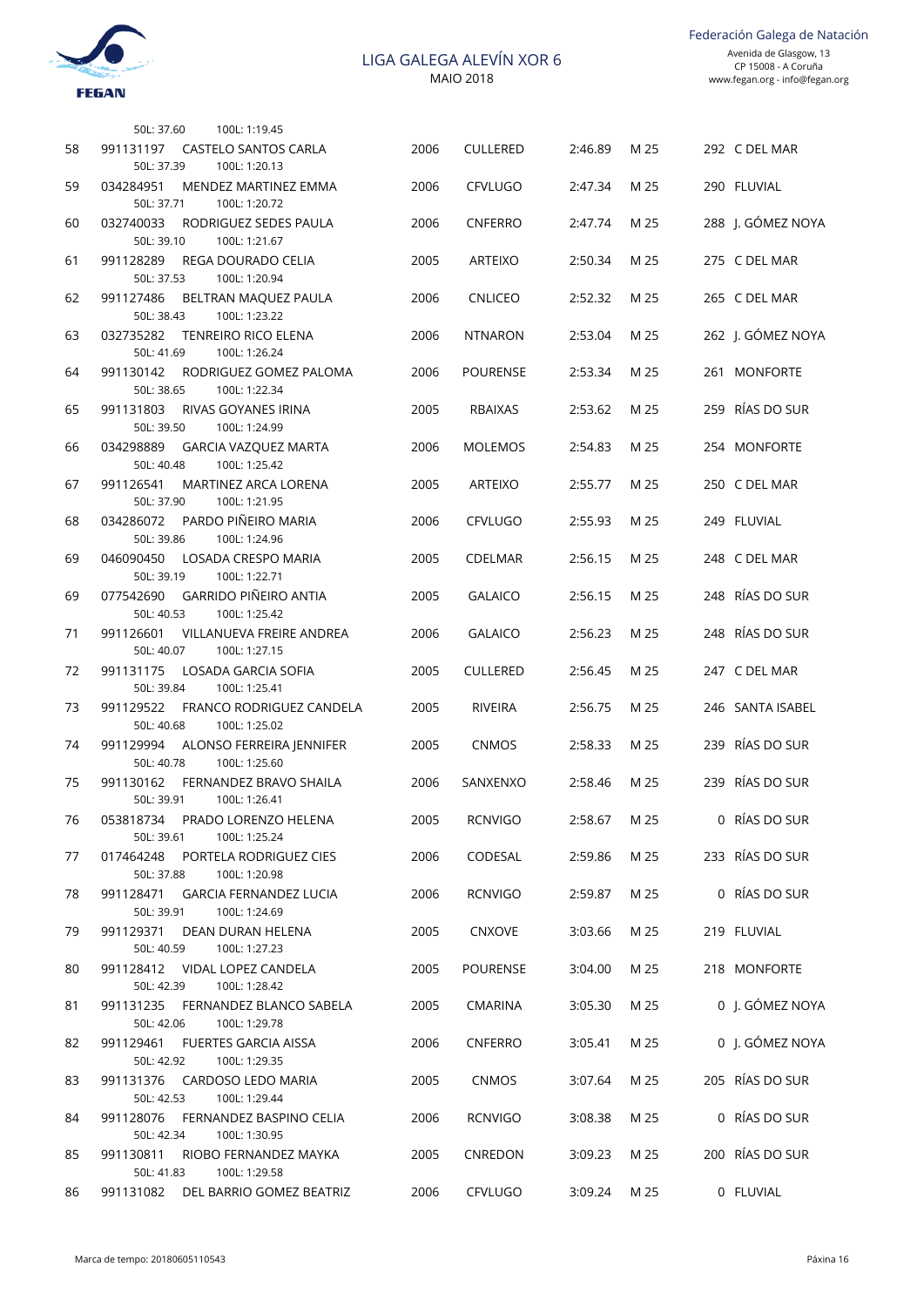

Federación Galega de Natación

|     | 50L: 43.81<br>100L: 1:30.71                                                  |      |                 |         |      |                   |
|-----|------------------------------------------------------------------------------|------|-----------------|---------|------|-------------------|
| 87  | 991131127<br>BEDOYA RODRIGUEZ LUCIA<br>50L: 43.81<br>100L: 1:33.16           | 2006 | <b>CDELMAR</b>  | 3:09.84 | M 25 | 0 C DEL MAR       |
| 88  | 991128977<br>CASTELO BRAVO ZAIDA<br>50L: 40.82<br>100L: 1:29.63              | 2006 | SANXENXO        | 3:10.20 | M 25 | 197 RÍAS DO SUR   |
| 89  | 017463967<br>ARAUJO FERNANDEZ ELENA<br>100L: 1:29.74<br>50L: 41.68           | 2005 | CODESAL         | 3:11.16 | M 25 | 194 RÍAS DO SUR   |
| 90  | 991128723<br>AHEDO BLANCO YANIRA<br>50L: 40.78<br>100L: 1:29.11              | 2006 | <b>ARTEIXO</b>  | 3:11.91 | M 25 | 192 C DEL MAR     |
| 91  | <b>GOMEZ RILO INES</b><br>991129386                                          | 2006 | <b>NTNARON</b>  | 3:12.40 | M 25 | 190 J. GÓMEZ NOYA |
| 92  | 100L: 1:34.37<br>50L: 44.36<br>991130806<br>OTERO LAGO XIANA                 | 2005 | CNREDON         | 3:13.73 | M 25 | 186 RÍAS DO SUR   |
| 93  | 100L: 1:32.20<br>50L: 43.52<br>991127706<br>VIGO SANCHEZ MARIA               | 2006 | <b>CNXOVE</b>   | 3:14.14 | M 25 | 185 FLUVIAL       |
| 94  | 100L: 1:33.85<br>50L: 43.30<br>991130999<br>OZORES CHOUZA LARA               | 2006 | <b>RIVEIRA</b>  | 3:14.83 | M 25 | 0 SANTA ISABEL    |
| 95  | 50L: 42.68<br>100L: 1:35.97<br>991130046<br>PENA BLANCO ALEXANDRA            | 2006 | <b>RIVEIRA</b>  | 3:14.84 | M 25 | 0 SANTA ISABEL    |
| 96  | 50L: 42.38<br>100L: 1:33.16<br>991127708<br>COLLAZO CHAO CANDELA             | 2006 | <b>CNXOVE</b>   | 3:15.88 | M 25 | 180 FLUVIAL       |
| 97  | 50L: 43.23<br>100L: 1:34.15<br>VILLAR ABELLA LEYLA<br>991128421              | 2006 | <b>POURENSE</b> | 3:17.04 | M 25 | 0 MONFORTE        |
| 98  | 100L: 1:34.63<br>50L: 43.88<br><b>COSTAL MARTINEZ IRIA</b><br>991127389      | 2006 | <b>GALAICO</b>  | 3:17.68 | M 25 | 0 RÍAS DO SUR     |
| 99  | 50L: 45.24<br>100L: 1:36.61<br>032741177<br>PITA DA VEIGA RAMONDE PAULA      | 2006 | <b>NTNARON</b>  | 3:21.57 | M 25 | 165 J. GÓMEZ NOYA |
| 100 | 50L: 46.56<br>100L: 1:37.38<br>ANDÓN VALIÑO XIANA<br>991130549               | 2006 | <b>CNLICEO</b>  | 3:24.25 | M 25 | 159 C DEL MAR     |
| 101 | 50L: 46.22<br>100L: 1:38.84<br>JUSTO DORRIO MARTA<br>991128397               | 2006 | <b>POURENSE</b> | 3:30.24 | M 25 | 0 MONFORTE        |
| 102 | 50L: 46.12<br>100L: 1:38.57<br>991130808<br>SUAREZ SOLLA CLAUDIA             | 2005 | CNREDON         | 3:30.39 | M 25 | 145 RÍAS DO SUR   |
| 103 | 50L: 45.90<br>100L: 1:40.12<br>991127129<br>RAMIREZ MATEO LUCIA              | 2006 | <b>NTNARON</b>  | 3:30.48 | M 25 | 0 J. GÓMEZ NOYA   |
| 104 | 50L: 44.15<br>100L: 1:37.53<br>991131341<br>PEREZ BURGO CAROLINA             | 2006 | <b>RCNVIGO</b>  | 3:35.06 | M 25 | 0 RÍAS DO SUR     |
| 105 | 50L: 49.20<br>100L: 1:43.95<br>991132175 GARCIA POSE NURIA                   | 2005 | ADFOGAR         | 3:36.06 | M 25 | 134 C DEL MAR     |
| 106 | 50L: 42.30<br>100L: 1:34.77<br>991130103<br>FUERTES GARCIA YAZHIRA           | 2005 | <b>CNFERRO</b>  | 3:36.64 | M 25 | 0 J. GÓMEZ NOYA   |
| 107 | 100L: 1:43.33<br>50L: 47.64<br>CABAÑO PIÑEIRO LUCIA<br>049206080             | 2005 | <b>HERCULES</b> | 3:38.19 | M 25 | 130 C DEL MAR     |
| 108 | 100L: 1:44.98<br>50L: 48.63<br>991131710<br>MARTINEZ BECERRA ZOE             | 2006 | <b>CIDSANTI</b> | 3:38.35 | M 25 | 130 SANTA ISABEL  |
| 109 | 100L: 1:44.33<br>50L: 48.58<br>034297810<br>MARTINEZ PULIDO NURIA            | 2006 | <b>MOLEMOS</b>  | 3:43.93 | M 25 | 121 MONFORTE      |
| 110 | 100L: 1:47.57<br>50L: 49.78<br>991130494<br>VERGARA NOYA NOELIA              | 2006 | <b>RCNVIGO</b>  | 3:48.78 | M 25 | 0 RÍAS DO SUR     |
| 111 | 100L: 1:49.59<br>50L: 51.15<br>077679593<br>IBAÑEZ PEREZ SARA                | 2006 | <b>GALAICO</b>  | 4:00.79 | M 25 | 0 RÍAS DO SUR     |
| 112 | 100L: 1:58.16<br>50L: 55.25<br>035608669<br><b>GONZALEZ MARTINEZ CLAUDIA</b> | 2006 | CODESAL         | 4:18.89 | M 25 | 78 RÍAS DO SUR    |
|     | 100L: 2:07.82<br>50L: 1:00.26                                                |      |                 |         |      |                   |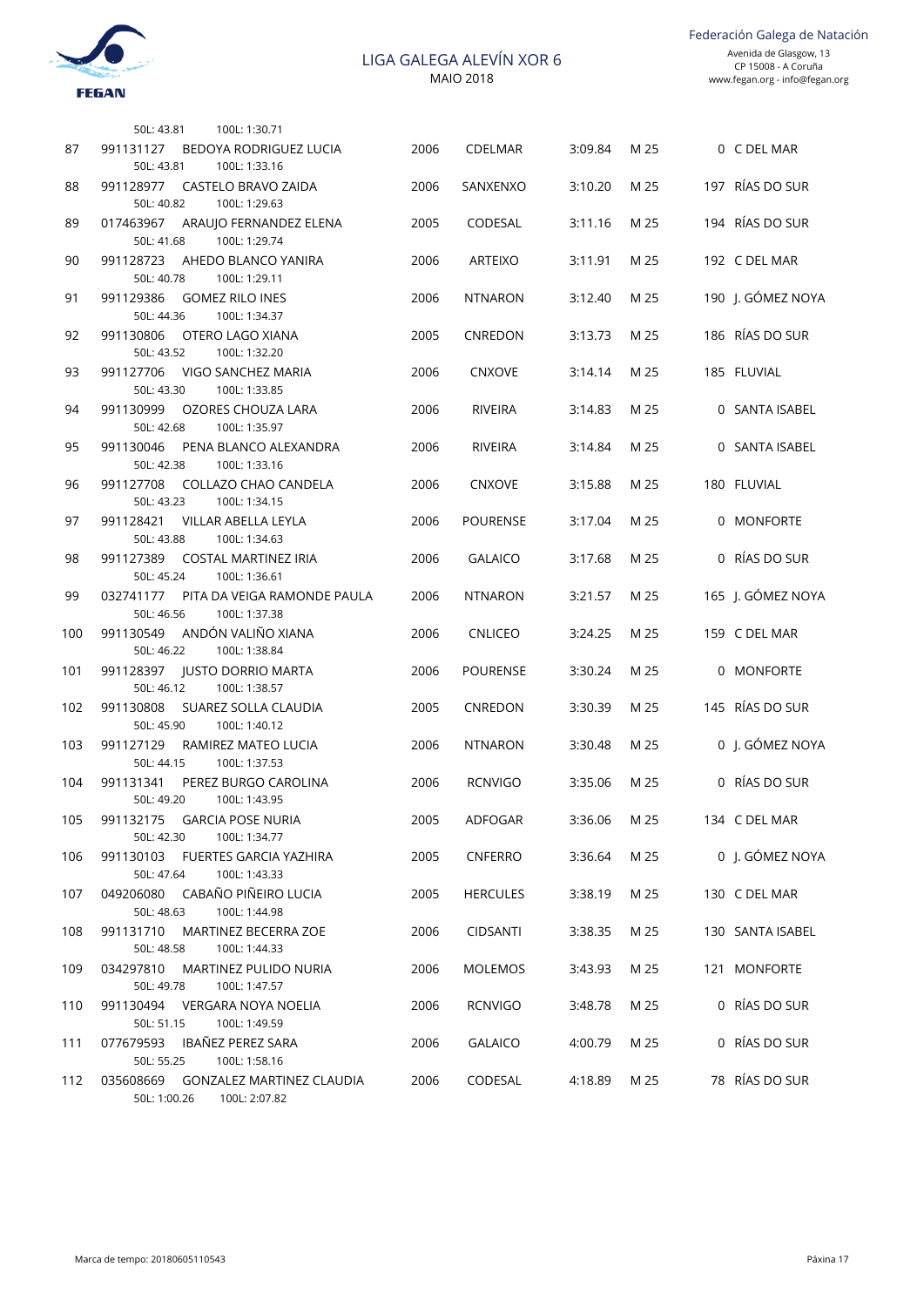

### **6 - 200 m Bolboreta Masculino**

| 1                     | 991124358<br>LOSADA JIMENEZ SERGIO<br>50M: 32.88<br>100M: 1:09.93         | 2004 | CNFERRO         | 2:24.37 | M 25 | 425 J. GÓMEZ NOYA |
|-----------------------|---------------------------------------------------------------------------|------|-----------------|---------|------|-------------------|
| $\mathbf{2}^{\prime}$ | 991126469<br>PICALLO MARANTE BRUNO<br>50M: 33.44<br>100M: 1:10.65         | 2004 | NCORUÑA         | 2:26.37 | M 25 | 407 C DEL MAR     |
| 3                     | 991126174<br><b>REY PITA SIMON</b><br>50M: 32.59<br>100M: 1:10.41         | 2004 | CDELMAR         | 2:30.84 | M 25 | 372 C DEL MAR     |
| 4                     | 991125712<br>RODRIGUEZ DOMINGUEZ FCO. JAVIER 2004<br>50M: 33.67           |      | <b>NPONTEA</b>  | 2:33.59 | M 25 | 353 RÍAS DO SUR   |
| 5                     | 100M: 1:13.10<br>058000710<br><b>SUAREZ MATO YOEL</b>                     | 2004 | CDELMAR         | 2:36.03 | M 25 | 336 C DEL MAR     |
| 6                     | 50M: 32.82<br>100M: 1:11.94<br>991127027<br><b>GONZALEZ TIZON YAGO</b>    | 2005 | <b>NCORUÑA</b>  | 2:41.70 | M 25 | 302 C DEL MAR     |
| 7                     | 50M: 35.38<br>100M: 1:17.25<br>054153351<br>LUACES CALVIN ALEJANDRO       | 2004 | <b>CNLICEO</b>  | 2:44.71 | M 25 | 286 C DEL MAR     |
| 8                     | 50M: 36.03<br>100M: 1:18.56<br>054131680<br>VAZQUEZ SANCHEZ JAVIER        | 2004 | <b>NCORUÑA</b>  | 2:45.84 | M 25 | 280 C DEL MAR     |
| 9                     | 100M: 1:20.49<br>50M: 37.79<br>049471753<br>SONEIRA LOPEZ IGNACIO         | 2004 | NCORUÑA         | 2:47.56 | M 25 | 271 C DEL MAR     |
| 10                    | 50M: 36.20<br>100M: 1:19.38<br>034288781<br><b>GOMEZ TOJO ANDER</b>       | 2005 | CFVLUGO         | 2:47.71 | M 25 | 271 FLUVIAL       |
| 11                    | 50M: 37.78<br>100M: 1:21.19<br>991128070<br>ZARATE RODRIGUEZ PABLO        | 2005 | <b>CNFERRO</b>  | 2:47.88 | M 25 | 270 J. GÓMEZ NOYA |
| 12                    | 50M: 37.52<br>100M: 1:19.79<br>991127378<br>FIGUEROA FERNANDEZ GABRIEL    | 2004 | <b>RBAIXAS</b>  | 2:49.50 | M 25 | 262 RÍAS DO SUR   |
| 13                    | 50M: 36.71<br>100M: 1:20.29<br>ALLENDE MUÑOZ PABLO<br>049200744           | 2004 | NCORUÑA         | 2:49.58 | M 25 | 0 C DEL MAR       |
| 14                    | 50M: 37.29<br>100M: 1:20.11<br>048116970<br><b>GARABOA MACEIRAS PABLO</b> | 2004 | NCORUÑA         | 2:50.47 | M 25 | 0 C DEL MAR       |
| 15                    | 50M: 37.72<br>100M: 1:20.61<br>034278219<br>SANCHEZ VAZQUEZ ANTONIO       | 2004 | POR-MIÑA        | 2:51.07 | M 25 | 255 FLUVIAL       |
| 15                    | 100M: 1:22.98<br>50M: 37.77<br>077479282<br>PEREIRA CASTRO PEDRO          | 2004 | <b>GALAICO</b>  | 2:51.07 | M 25 | 255 RÍAS DO SUR   |
|                       | 50M: 37.02<br>100M: 1:21.45                                               |      |                 |         |      |                   |
| 17                    | 044665142<br>FERNANDEZ VAZQUEZ BRAIS<br>50M: 38.15<br>100M: 12:25.55      | 2004 | <b>POURENSE</b> | 2:52.79 | M 25 | 248 MONFORTE      |
| 18                    | 034284125<br>MORENO TEIJEIRO HUGO<br>100M: 1:22.47<br>50M: 38.19          | 2005 | CFVLUGO         | 2:56.46 | M 25 | 232 FLUVIAL       |
| 19                    | 053863891<br>GONZALEZ DOMINGUEZ DANIEL<br>100M: 1:23.08                   | 2004 | <b>GALAICO</b>  | 2:57.12 | M 25 | 230 RÍAS DO SUR   |
| 20                    | 50M: 38.51<br>032916450<br>SECO MARQUEZ EDUARDO MANUEL                    | 2005 | CNFERRO         | 2:57.32 | M 25 | 229 J. GÓMEZ NOYA |
| 21                    | 50M: 40.06<br>100M: 1:25.26<br>035583275<br>SOLER LOMBA IAGO              | 2005 | <b>RCNVIGO</b>  | 3:02.46 | M 25 | 210 RÍAS DO SUR   |
| 22                    | 50M: 39.44<br>100M: 1:26.36<br>034297945<br>CONDE VARELA DAVID            | 2005 | MOLEMOS         | 3:02.47 | M 25 | 210 MONFORTE      |
|                       | 50M: 39.68<br>100M: 1:26.48                                               |      |                 |         |      |                   |
| 23                    | 058000362<br><b>GARCIA CASTRO MATEO</b><br>50M: 39.51<br>100M: 1:26.05    | 2005 | ARTEIXO         | 3:04.41 | M 25 | 204 C DEL MAR     |
| 24                    | AVILES ZHUAVLEV SANTIAGO<br>048827379<br>50M: 36.97<br>100M: 1:23.91      | 2004 | NCORUÑA         | 3:04.54 | M 25 | 0 C DEL MAR       |
| 25                    | 034278525<br>NUÑEZ SUARES ANTON<br>50M: 39.63<br>100M: 1:26.40            | 2005 | CFVLUGO         | 3:05.25 | M 25 | 201 FLUVIAL       |
| 26                    | ARAUJO SANCHEZ ANDRES<br>045145417<br>50M: 40.13<br>100M: 1:30.13         | 2004 | <b>POURENSE</b> | 3:07.59 | M 25 | 193 MONFORTE      |
| 27                    | 991129467<br>RODRIGUEZ RODRIGUEZ GERMAN<br>50M: 40.35<br>100M: 1:24.00    | 2005 | CNFERRO         | 3:07.68 | M 25 | 193 J. GÓMEZ NOYA |
| 28                    | 991127337 CANDALES ALEGRE MANUEL                                          | 2004 | NCORUÑA         | 3:09.53 | M 25 | 0 C DEL MAR       |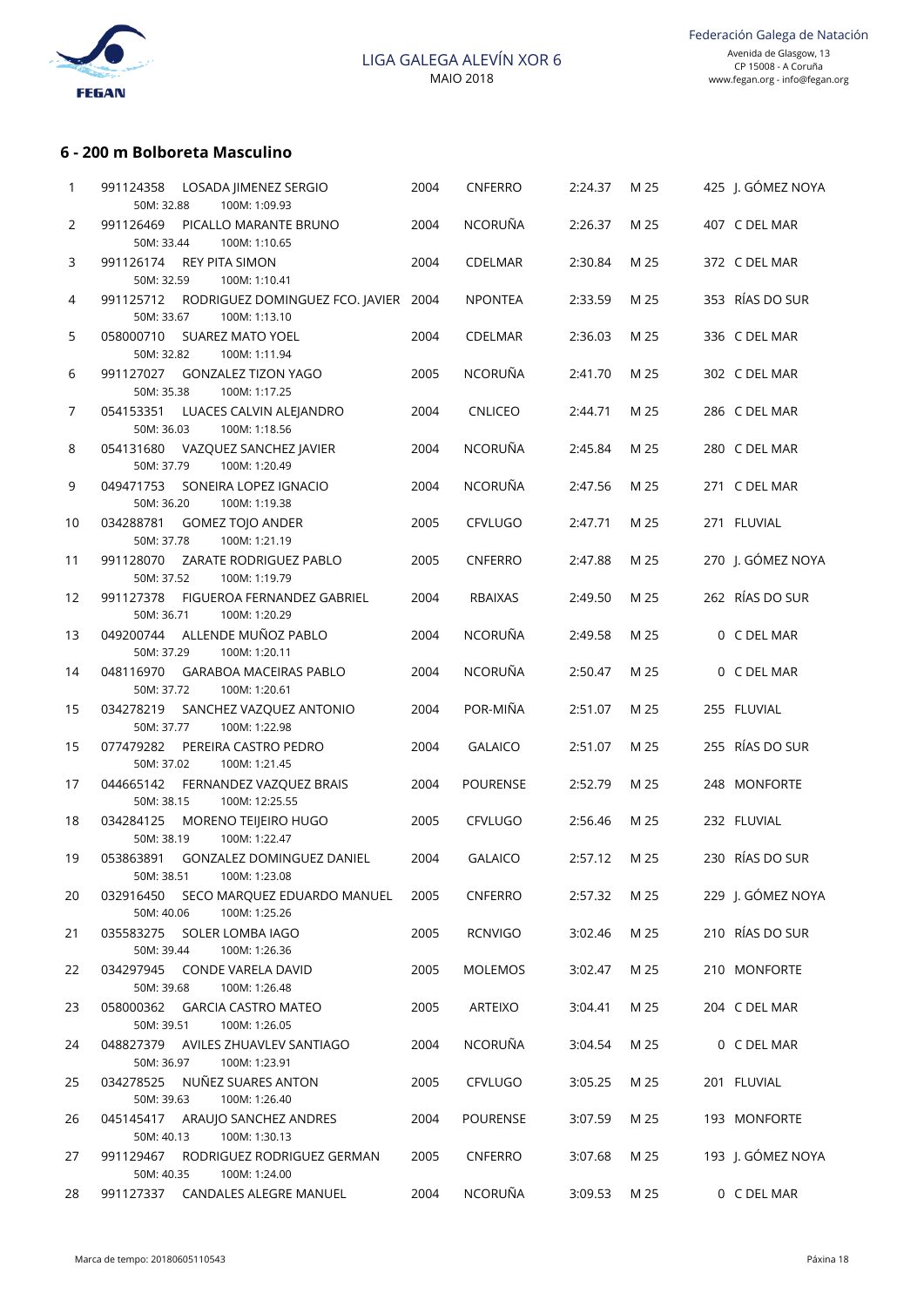

|    | 50M: 38.82              | 100M: 1:25.84                             |      |                 |         |      |                 |
|----|-------------------------|-------------------------------------------|------|-----------------|---------|------|-----------------|
| 29 | 991129059               | <b>GOMEZ NIETO MARCO</b>                  | 2004 | <b>NCORUÑA</b>  | 3:10.41 | M 25 | 0 C DEL MAR     |
|    | 50M: 40.29              | 100M: 1:27.91                             |      |                 |         |      | 182 RÍAS DO SUR |
| 30 | 039491031<br>50M: 41.98 | RODRIGUEZ CELEMIN JAVIER<br>100M: 1:31.95 | 2005 | <b>GALAICO</b>  | 3:11.40 | M 25 |                 |
| 31 | 991128726               | MONTES LALE ALEJANDRO                     | 2004 | <b>TRIOLEIR</b> | 3:11.88 | M 25 | 181 C DEL MAR   |
|    | 50M: 39.75              | 100M: 1:29.84                             |      |                 |         |      |                 |
| 32 |                         | 077484247 CONS GESTIDO NICOLAS MANUEL     | 2005 | <b>GALAICO</b>  | 3:14.65 | M 25 | 173 RÍAS DO SUR |
|    | 50M: 42.22              | 100M: 1:32.09                             |      |                 |         |      |                 |
| 33 | 077484130               | MELLID LOSADA MANOEL                      | 2004 | <b>GALAICO</b>  | 3:15.65 | M 25 | 0 RÍAS DO SUR   |
|    | 50M: 43.90              | 100M: 1:35.33                             |      |                 |         |      |                 |
| 34 | 054159321               | CRESPO GARCIA GONZALO                     | 2004 | <b>NCORUÑA</b>  | 3:18.08 | M 25 | 0 C DEL MAR     |
|    | 50M: 39.62              | 100M: 1:29.81                             |      |                 |         |      |                 |
| 35 |                         | 045141269 OUIROGA RAMOS YAGO              | 2005 | <b>POURENSE</b> | 3:18.88 | M 25 | 162 MONFORTE    |
|    | 50M: 44.30              | 100M: 1:32.38                             |      |                 |         |      |                 |
| 36 | 053199654               | RODRIGUEZ GONZALEZ PABLO                  | 2005 | <b>RCNVIGO</b>  | 3:23.52 | M 25 | 151 RÍAS DO SUR |
|    | 50M: 45.23              | 100M: 1:37.01                             |      |                 |         |      |                 |
| 37 | 053614076<br>50M: 40.08 | PORTELA CALVAR HUGO<br>100M: 1:34.36      | 2004 | <b>GALAICO</b>  | 3:24.18 | M 25 | 0 RÍAS DO SUR   |
| 38 | 077480761               | <b>TEIXEIRA PINTOS DANIEL</b>             | 2004 | <b>GALAICO</b>  | 3:31.63 | M 25 | 0 RÍAS DO SUR   |
|    | 50M: 41.10              | 100M: 1:34.00                             |      |                 |         |      |                 |
| 39 | 045140993               | DIAZ ALDEANUEVA LUCAS                     | 2004 | <b>POURENSE</b> | 3:36.70 | M 25 | 125 MONFORTE    |
|    | 50M: 46.79              | 100M: 1:42.21                             |      |                 |         |      |                 |
| 40 | 054229453               | <b>IGLESIAS ALLICA MARCOS</b>             | 2004 | <b>RBAIXAS</b>  | 3:38.76 | M 25 | 122 RÍAS DO SUR |
|    | 50M: 46.26              | 100M: 1:43.79                             |      |                 |         |      |                 |
| 41 | 034297624               | PONTON RODRIGUEZ JAVIER                   | 2005 | <b>MOLEMOS</b>  | 3:48.99 | M 25 | 106 MONFORTE    |
|    | 50M: 43.60              | 100M: 1:44.21                             |      |                 |         |      |                 |
| 42 | 991130539               | <b>PALACIOS EITOR MARTIN</b>              | 2005 | <b>CNLICEO</b>  | 3:54.43 | M 25 | 99 C DEL MAR    |
|    | 50M: 48.74              | 100M: 1:50.67                             |      |                 |         |      |                 |
| 43 | 991126026               | BALIÑAS LOPEZ AARON                       | 2005 | <b>POURENSE</b> | 3:59.37 | M 25 | 0 MONFORTE      |
|    | 50M: 49.98              | 100M: 1:50.40                             |      |                 |         |      |                 |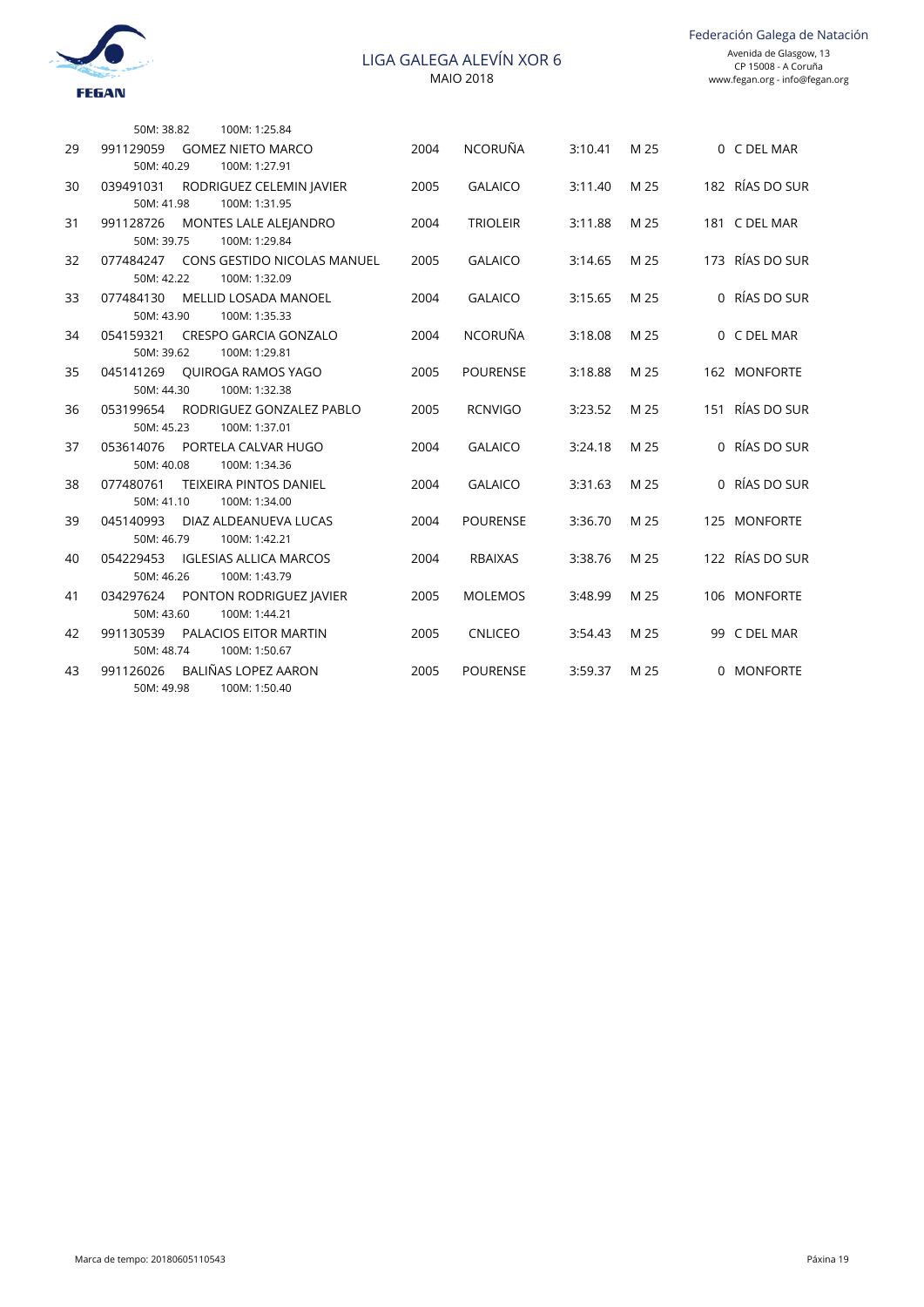

# **7 - 200 m Bolboreta Feminino**

| 1  | RODRIGUEZ ALONSO JULIA<br>991124786<br>100M: 1:14.10<br>50M: 35.46        | 2005 | <b>RCNVIGO</b>  | 2:35.05 | M 25 | 459 RÍAS DO SUR   |
|----|---------------------------------------------------------------------------|------|-----------------|---------|------|-------------------|
| 2  | <b>BOUZAS PEDREIRA ALICIA</b><br>991125299<br>100M: 1:16.64<br>50M: 35.46 | 2005 | <b>GALAICO</b>  | 2:41.68 | M 25 | 404 RÍAS DO SUR   |
| 3  | VEIGA MONTERO CELIA<br>032728378<br>100M: 1:20.24<br>50M: 38.19           | 2006 | <b>CNFERRO</b>  | 2:45.40 | M 25 | 378 J. GÓMEZ NOYA |
| 4  | 077465540<br>BEMPOSTA PENAS ALEJANDRA<br>100M: 1:22.63<br>50M: 38.47      | 2005 | <b>GALAICO</b>  | 2:52.53 | M 25 | 333 RÍAS DO SUR   |
| 5  | 035588431<br>LEMOS FERNANDEZ IRIA<br>100M: 1:22.35<br>50M: 37.29          | 2006 | <b>NPONTEA</b>  | 2:53.14 | M 25 | 329 RÍAS DO SUR   |
| 6  | 991127328<br>PICALLO MARANTE CLAUDIA<br>100M: 1:21.99<br>50M: 38.02       | 2006 | <b>NCORUÑA</b>  | 2:54.41 | M 25 | 322 C DEL MAR     |
| 7  | CONS GESTIDO VICTORIA ANNA<br>077484246<br>100M: 1:24.03<br>50M: 38.69    | 2005 | <b>GALAICO</b>  | 2:56.88 | M 25 | 309 RÍAS DO SUR   |
| 8  | SANTISO CASTRO LUCIA<br>054152141<br>100M: 1:24.30<br>50M: 39.18          | 2005 | <b>NCORUÑA</b>  | 2:57.13 | M 25 | 307 C DEL MAR     |
| 9  | 053861363<br>FERNANDEZ PRIETO NAYARA<br>100M: 1:25.08<br>50M: 39.35       | 2005 | <b>GALAICO</b>  | 2:58.35 | M 25 | 301 RÍAS DO SUR   |
| 10 | 991127379 VAZQUEZ GONZALEZ ZOE<br>100M: 1:26.52<br>50M: 39.92             | 2005 | RBAIXAS         | 3:00.68 | M 25 | 290 RÍAS DO SUR   |
| 11 | 034284217<br>DIEGUEZ GOMEZ LUCIA<br>100M: 1:24.89<br>50M: 39.82           | 2006 | <b>CFVLUGO</b>  | 3:01.07 | M 25 | 288 FLUVIAL       |
| 12 | NOVO LOPEZ AINARA<br>034284642<br>100M: 1:24.18<br>50M: 39.18             | 2005 | POR-MIÑA        | 3:02.62 | M 25 | 280 FLUVIAL       |
| 13 | 039493585<br>PAZOS DELFIN CARLOTA<br>50M: 39.77<br>100M: 1:26.31          | 2005 | <b>RCNVIGO</b>  | 3:03.42 | M 25 | 277 RÍAS DO SUR   |
| 14 | CAMBA PRADA ALEXIA<br>045142448<br>50M: 40.12<br>100M: 1:27.46            | 2005 | <b>POURENSE</b> | 3:04.98 | M 25 | 270 MONFORTE      |
| 15 | 991128314 IBAÑEZ JIMENO ANDREA<br>100M: 1:29.29<br>50M: 40.46             | 2006 | RIVEIRA         | 3:06.71 | M 25 | 262 SANTA ISABEL  |
| 16 | 053614533<br>RESILLE SANTOME EVA<br>50M: 44.07<br>100M: 1:33.42           | 2006 | <b>NPONTEA</b>  | 3:09.34 | M 25 | 252 RÍAS DO SUR   |
| 17 | EIJO GIL NAIARA<br>991128538<br>100M: 1:29.15<br>50M: 40.91               | 2006 | <b>CNMOS</b>    | 3:09.36 | M 25 | 252 RÍAS DO SUR   |
| 18 | 053817857<br>MARTINEZ NOVOA SILVIA<br>50M: 42.55<br>100M: 1:31.49         | 2006 | <b>RCNVIGO</b>  | 3:10.78 | M 25 | 246 RÍAS DO SUR   |
| 19 | 077544999<br>NOVO DIOS MARTA<br>50M: 42.09 100M: 1:32.27                  | 2006 | <b>GALAICO</b>  | 3:12.64 | M 25 | 0 RÍAS DO SUR     |
| 20 | ESTEVEZ BASTERO ANA<br>053820587<br>50M: 42.28<br>100M: 1:32.46           | 2005 | RBAIXAS         | 3:13.00 | M 25 | 238 RÍAS DO SUR   |
| 21 | 049205393 GONZALEZ OUTEIRO LARA<br>50M: 41.19<br>100M: 1:28.92            | 2006 | ADFOGAR         | 3:14.96 | M 25 | 230 C DEL MAR     |
| 22 | 991127716<br>OJEA VAZQUEZ MARTA TERESA<br>50M: 39.82<br>100M: 1:28.82     | 2005 | <b>POURENSE</b> | 3:15.09 | M 25 | 230 MONFORTE      |
| 23 | 991125857 URBANO VILAR SARA<br>50M: 44.28<br>100M: 1:34.17                | 2006 | CNFERRO         | 3:15.18 | M 25 | 230 J. GÓMEZ NOYA |
| 24 | MONTES CAMIÑA NOELIA<br>991128000<br>100M: 1:27.15<br>50M: 39.29          | 2005 | SANXENXO        | 3:15.60 | M 25 | 228 RÍAS DO SUR   |
| 25 | 039499607<br>LORENZO ALFAGEME SOFIA TERESA<br>50M: 40.97<br>100M: 1:32.19 | 2006 | RBAIXAS         | 3:18.06 | M 25 | 220 RÍAS DO SUR   |
| 26 | 017463172 CARBALLO GONZALEZ SOFIA<br>50M: 43.49<br>100M: 1:34.01          | 2006 | <b>NPONTEA</b>  | 3:18.71 | M 25 | 218 RÍAS DO SUR   |
| 27 | 039495596<br>PEREZ LEMA ANA<br>100M: 1:38.38<br>50M: 46.44                | 2005 | <b>RCNVIGO</b>  | 3:20.07 | M 25 | 213 RÍAS DO SUR   |
| 28 | 034292798 LONGARELA YAÑEZ XIANA                                           | 2006 | POR-MIÑA        | 3:20.58 | M 25 | 212 FLUVIAL       |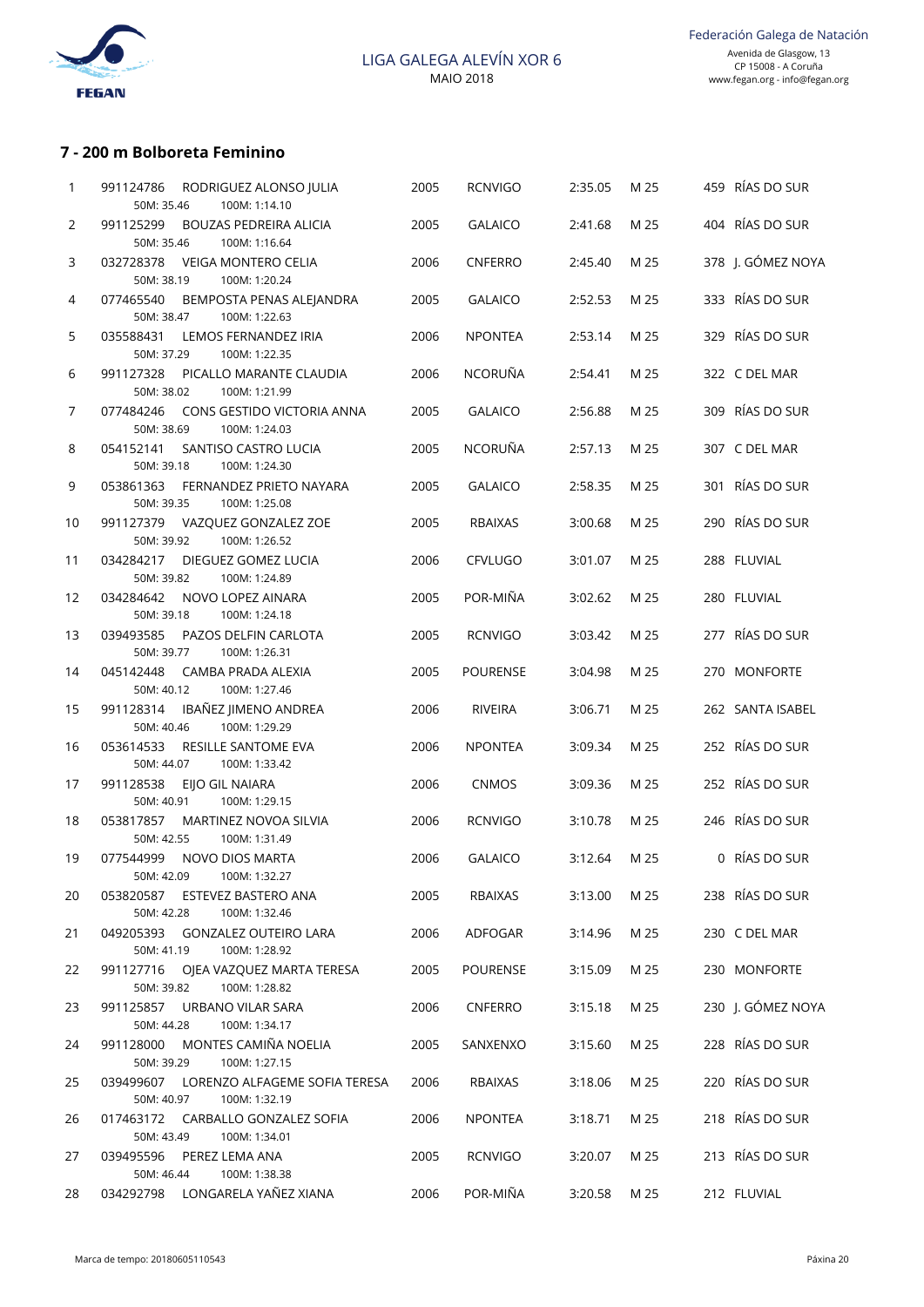

|    | 50M: 42.59 | 100M: 1:33.80             |      |                |         |      |     |               |
|----|------------|---------------------------|------|----------------|---------|------|-----|---------------|
| 29 | 034276455  | ARIAS PACHECO ELENA       | 2006 | <b>MOLEMOS</b> | 3:23.76 | M 25 | 202 | MONFORTE      |
|    | 50M: 42.66 | 100M: 1:34.10             |      |                |         |      |     |               |
| 30 | 049676860  | BOTANA PEDREIRA LOLA      | 2006 | <b>CDELMAR</b> | 3:24.18 | M 25 | 201 | C DEL MAR     |
|    | 50M: 46.03 | 100M: 1:39.71             |      |                |         |      |     |               |
| 31 | 991129327  | BLANCO ROUCO CARMEN       | 2006 | <b>RBAIXAS</b> | 3:28.32 | M 25 | 189 | RÍAS DO SUR   |
|    | 50M: 43.57 | 100M: 1:37.83             |      |                |         |      |     |               |
| 32 | 034281215  | ARMESTO PALLARES NAHIR    | 2005 | POR-MIÑA       | 3:29.74 | M 25 |     | 185 FLUVIAL   |
|    | 50M: 46.36 | 100M: 1:44.64             |      |                |         |      |     |               |
| 33 | 991126502  | ALONSO VIDAL VIOLETA      | 2005 | <b>RBAIXAS</b> | 3:29.93 | M 25 |     | 0 RÍAS DO SUR |
|    | 50M: 47.02 | 100M: 1:40.12             |      |                |         |      |     |               |
| 34 | 991128115  | <b>CHOREN LOPEZ LAURA</b> | 2006 | POR-MIÑA       | 3:58.88 | M 25 |     | 125 FLUVIAL   |
|    | 50M: 50.71 | 100M: 1:53.30             |      |                |         |      |     |               |
| 35 | 991128465  | CASTRO NOVOA DANIELA      | 2006 | <b>RCNVIGO</b> | 4:03.65 | M 25 |     | 0 RÍAS DO SUR |
|    | 50M: 54.15 | 100M: 1:55.03             |      |                |         |      |     |               |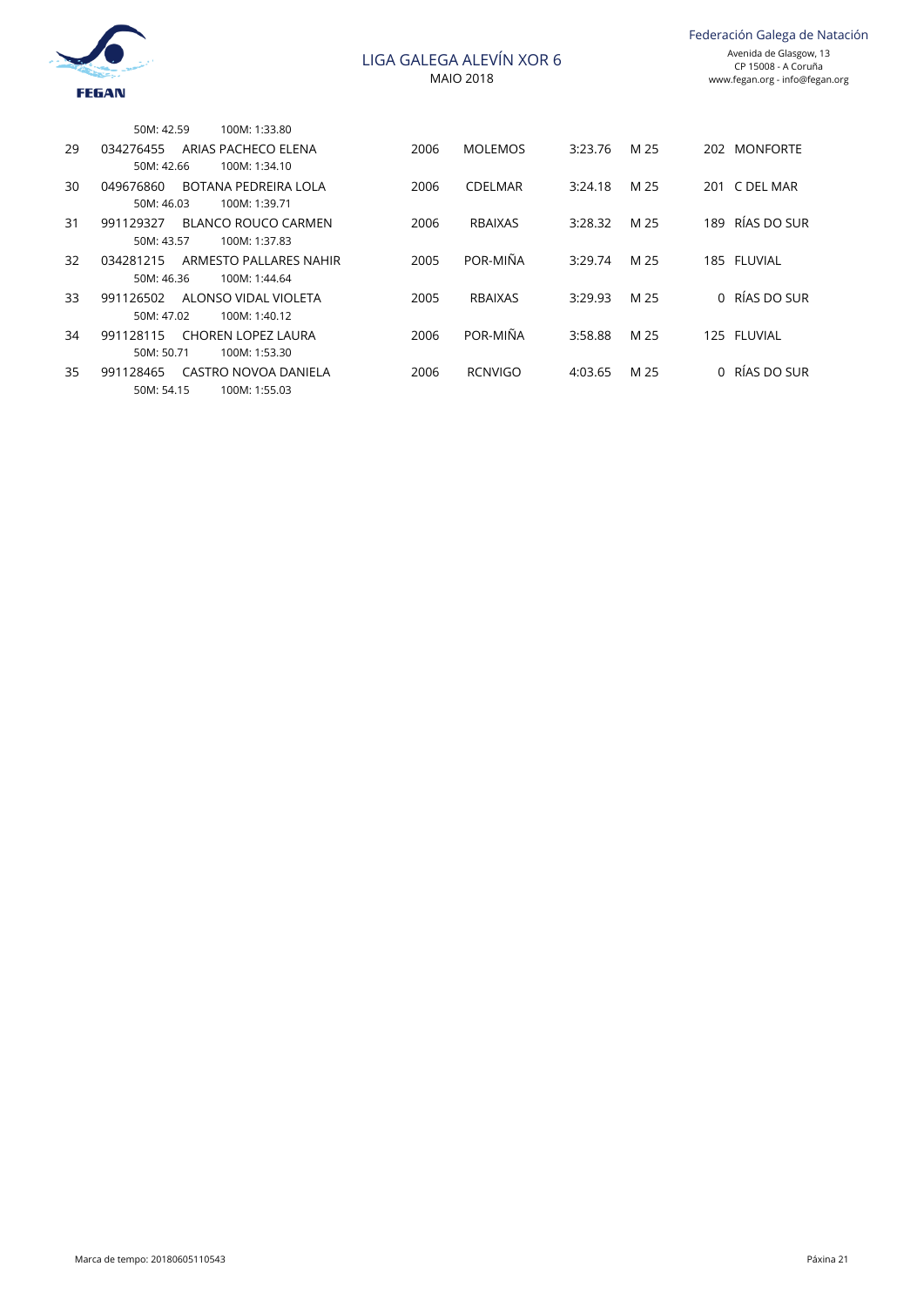

## **8 - 4x50 m Estilos Masculino**

| 1              | C. N. CORUÑA<br>FERNANDEZ CAMPOS RODRIGO (2004)<br>50E: 31.49                | $\mathbf 0$ | NCORUÑA         | 2:09.23 | M 25 | 203 C DEL MAR     |
|----------------|------------------------------------------------------------------------------|-------------|-----------------|---------|------|-------------------|
| 2              | C. N. FERROL<br>SEIJO BERMUDEZ DANIEL (2004)<br>50E: 32.63                   | $\mathbf 0$ | <b>CNFERRO</b>  | 2:10.60 | M 25 | 200 J. GÓMEZ NOYA |
| 3              | C. N. PABELLÓN OURENSE<br>RODRIGUEZ QUINTAS IGOR (2004)<br>50E: 35.63        | $\mathbf 0$ | <b>POURENSE</b> | 2:14.93 | M 25 | 198 MONFORTE      |
| 4              | C. N. GALAICO<br>MARTIN NOVAS PABLO (2005)<br>50E: 35.66                     | $\mathbf 0$ | <b>GALAICO</b>  | 2:17.19 | M 25 | 197 RÍAS DO SUR   |
| 5              | C. N. CORUÑA<br>GOMEZ NIETO MARCO (2004)<br>50E: 36.33                       | $\mathbf 0$ | <b>NCORUÑA</b>  | 2:22.13 | M 25 | 196 C DEL MAR     |
| 6              | AGRUP. DEP. FOGAR<br>FERNANDEZ VILA PEDRO LUIS (2004)<br>50E: 41.97          | 0           | ADFOGAR         | 2:22.69 | M 25 | 195 C DEL MAR     |
| $\overline{7}$ | C. N. ARTEIXO<br>CANEDO BELLO ADRIAN (2005)<br>50E: 37.81                    | 0           | <b>ARTEIXO</b>  | 2:24.07 | M 25 | 194 C DEL MAR     |
| 8              | REAL C. NÁUTICO DE VIGO<br>DOMINGUEZ FERNANDEZ NICOLAS (2004)<br>50E: 36.83  | $\mathbf 0$ | <b>RCNVIGO</b>  | 2:24.76 | M 25 | 193 RÍAS DO SUR   |
| 9              | C. N. VILAGARCÍA SOC. DEP.<br>VICENTE FERREIRA DANIEL (2004)<br>50E: 31.90   | 0           | <b>CNVILAG</b>  | 2:29.11 | M 25 | 192 RÍAS DO SUR   |
| 10             | C. N. FERROL<br>DIZ NIEVES DAVID (2004)<br>50E: 39.36                        | 0           | <b>CNFERRO</b>  | 2:30.38 | M 25 | 191 J. GÓMEZ NOYA |
| 11             | C. N. PABELLÓN OURENSE<br>NARANJO ESTEVEZ ROI (2004)<br>50E: 38.48           | 0           | <b>POURENSE</b> | 2:31.16 | M 25 | 190 MONFORTE      |
| 12             | C. MARINA FERROL<br>ASTIGARRABIA RODRIGUEZ ENEKO (2005)<br>50E: 36.89        | 0           | <b>CMARINA</b>  | 2:32.03 | M 25 | 189 J. GÓMEZ NOYA |
| 13             | C. N. GALAICO<br>RODRIGUEZ CELEMIN JAVIER (2005)<br>50E: 38.60               | 0           | <b>GALAICO</b>  | 2:34.02 | M 25 | 188 RÍAS DO SUR   |
| 14             | C. N. CORUÑA<br>GARABOA MACEIRAS PABLO (2004)<br>50E: 40.43                  | $\mathbf 0$ | NCORUÑA         | 2:35.31 | M 25 | 0 C DEL MAR       |
| 15             | C. FLUVIAL LUGO<br>NUÑEZ SUARES ANTON (2005)<br>50E: 37.74                   | 0           | <b>CFVLUGO</b>  | 2:37.45 | M 25 | 187 FLUVIAL       |
| 16             | C. DEP. N. CIDADE DE SANTIAGO<br>BARREIRO CORDIDO BRAIS (2004)<br>50E: 39.78 | 0           | <b>CIDSANTI</b> | 2:41.09 | M 25 | 186 SANTA ISABEL  |
| 17             | C. N. PABELLÓN OURENSE<br>LOPEZ FERNANDEZ MARTIN (2004)<br>50E: 37.44        | 0           | <b>POURENSE</b> | 2:41.30 | M 25 | 0 MONFORTE        |
| 18             | REAL C. NÁUTICO DE VIGO<br>BERMUDEZ RODRIGUEZ PEDRO (2005)<br>50E: 40.19     | $\mathbf 0$ | <b>RCNVIGO</b>  | 2:41.34 | M 25 | 185 RÍAS DO SUR   |
| 19             | C. N. REDONDELA                                                              | 0           | CNREDON         | 2:54.31 | M 25 | 184 RÍAS DO SUR   |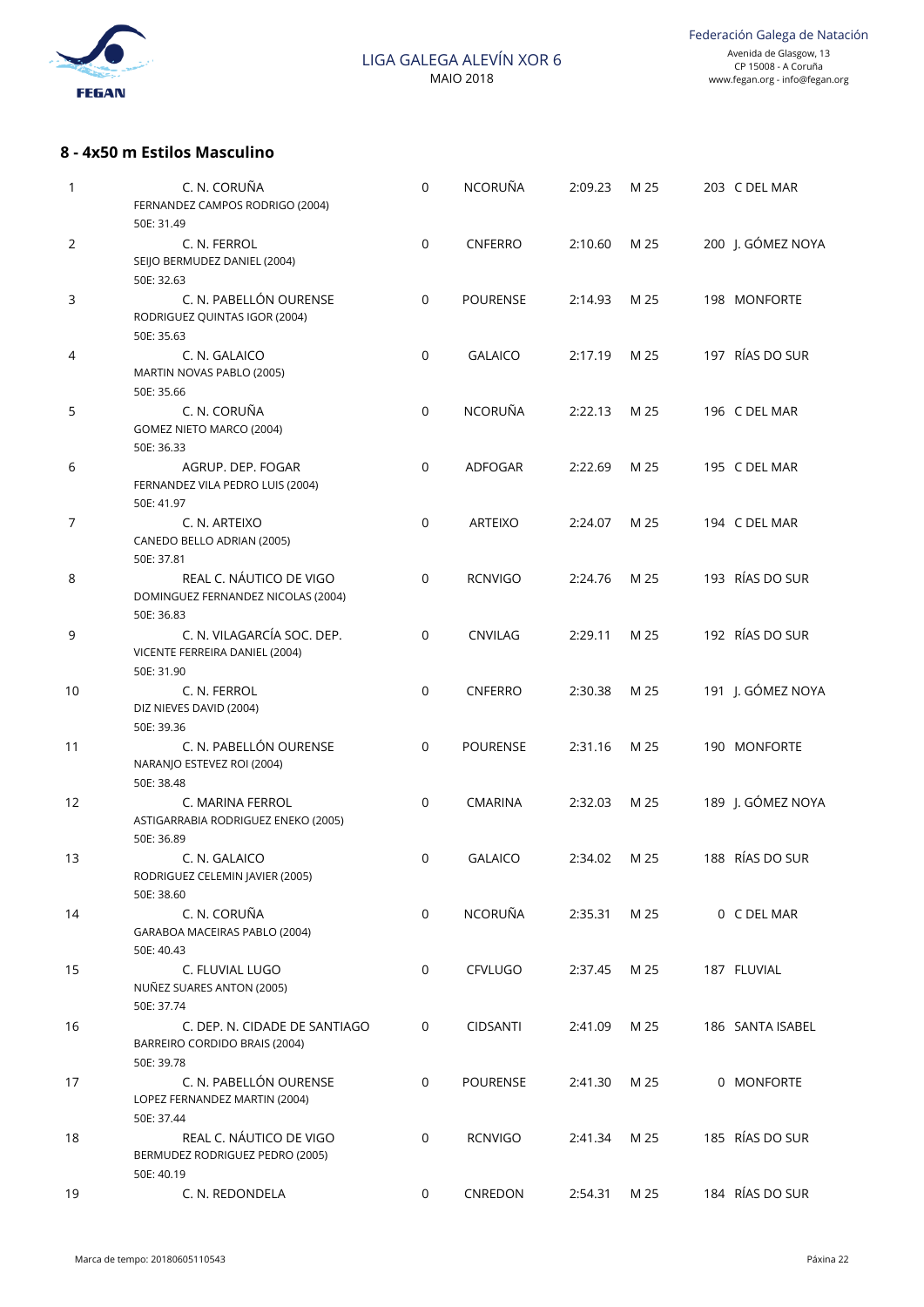

 LAMA VILARIÑO AMAN (2005) 50E: 48.83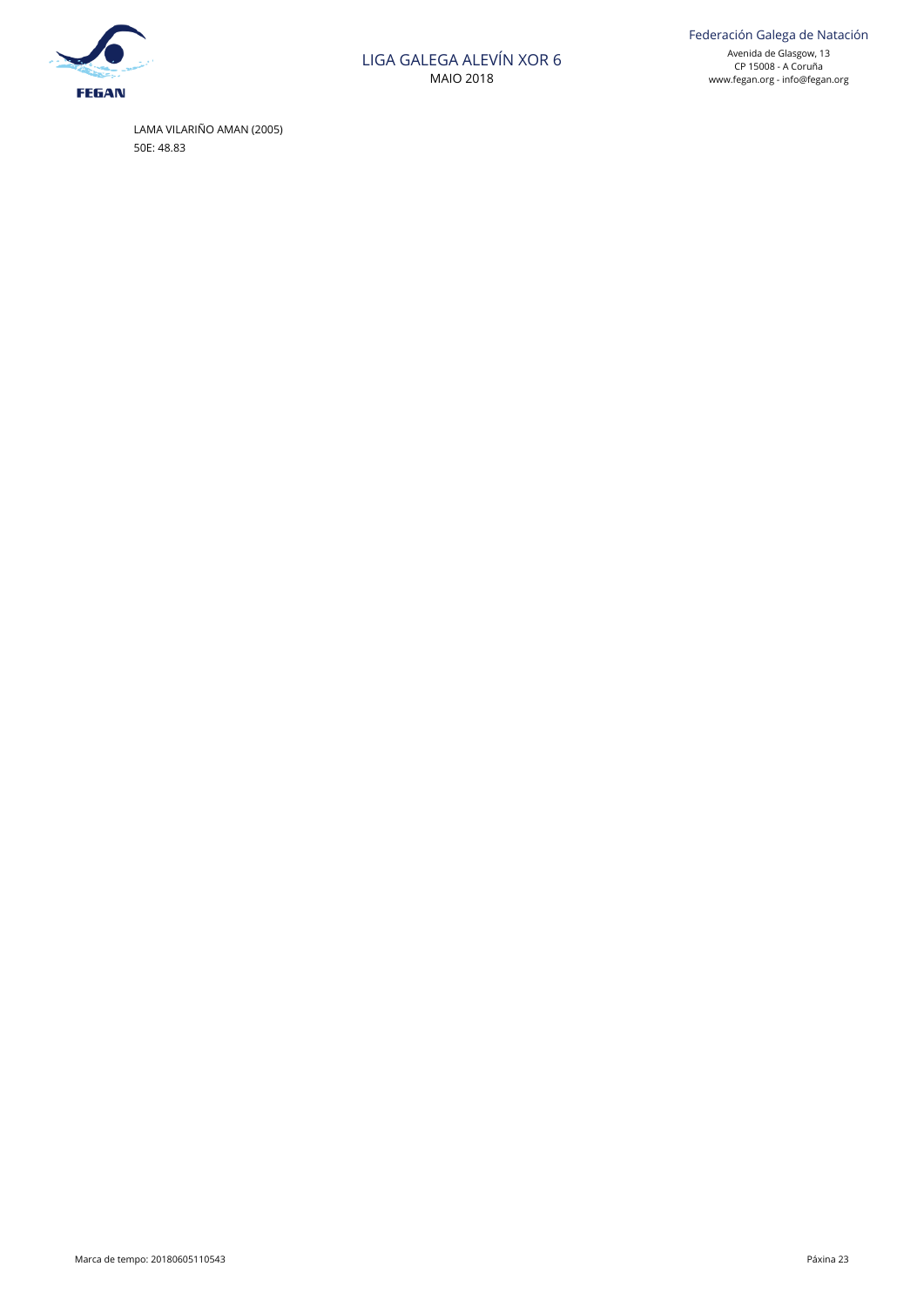

## **9 - 4x50 m Estilos Feminino**

| 1              | C. N. GALAICO<br>BOUZAS PEDREIRA ALICIA (2005)<br>50E: 34.46                 | $\mathbf 0$ | <b>GALAICO</b>  | 2:21.46 | M 25 | 203 RÍAS DO SUR   |
|----------------|------------------------------------------------------------------------------|-------------|-----------------|---------|------|-------------------|
| 2              | C. MARINA FERROL<br>RICO MARTINEZ MARTINA XIA (2005)<br>50E: 34.85           | $\mathbf 0$ | <b>CMARINA</b>  | 2:23.35 | M 25 | 200 J. GÓMEZ NOYA |
| 3              | REAL C. NÁUTICO DE VIGO<br>ROMERO YURRITA CARLA (2005)<br>50E: 38.58         | $\mathbf 0$ | <b>RCNVIGO</b>  | 2:25.35 | M 25 | 198 RÍAS DO SUR   |
| 4              | C. N. PABELLÓN OURENSE<br>CAMBA PRADA ALEXIA (2005)<br>50E: 38.15            | $\mathbf 0$ | <b>POURENSE</b> | 2:27.54 | M 25 | 197 MONFORTE      |
| 5              | C. N. PONTEAREAS<br>BORGE JUSTE INES (2006)<br>50E: 37.23                    | $\mathbf 0$ | <b>NPONTEA</b>  | 2:28.69 | M 25 | 196 RÍAS DO SUR   |
| 6              | C. N. FERROL<br>ACCION TEIJEIRO CARLA (2005)<br>50E: 38.41                   | $\mathbf 0$ | <b>CNFERRO</b>  | 2:29.44 | M 25 | 195 J. GÓMEZ NOYA |
| $\overline{7}$ | C. MARINA FERROL<br>FOCES PEREIRA EVA (2006)<br>50E: 39.09                   | $\mathbf 0$ | <b>CMARINA</b>  | 2:30.84 | M 25 | 194 J. GÓMEZ NOYA |
| 8              | C. N. VIGO RÍAS BAIXAS<br>LORENZO ALFAGEME SOFIA TERESA (2006)<br>50E: 38.30 | $\mathbf 0$ | <b>RBAIXAS</b>  | 2:31.50 | M 25 | 193 RÍAS DO SUR   |
| 9              | C. FLUVIAL LUGO<br>MENDEZ MARTINEZ EMMA (2006)<br>50E: 42.93                 | $\mathbf 0$ | <b>CFVLUGO</b>  | 2:33.12 | M 25 | 192 FLUVIAL       |
| 10             | C. N. CORUÑA<br>FERNANDEZ CASTRO Mª ROSARIO (2006)<br>50E: 39.49             | $\mathbf 0$ | NCORUÑA         | 2:34.17 | M 25 | 191 C DEL MAR     |
| 11             | C. N. RIVEIRA<br>REY OLVEIRA ELENA (2005)<br>50E: 41.68                      | $\mathbf 0$ | <b>RIVEIRA</b>  | 2:36.43 | M 25 | 190 SANTA ISABEL  |
| 12             | C. N. LICEO<br>BELTRAN MAQUEZ PAULA (2006)<br>50E: 40.73                     | $\mathbf 0$ | <b>CNLICEO</b>  | 2:36.54 | M 25 | 189 C DEL MAR     |
| 13             | C. DEL MAR DE SAN AMARO<br>GONZALEZ REDONDO CLAUDIA (2005)<br>50E: 37.39     | 0           | CDELMAR         | 2:36.88 | M 25 | 188 C DEL MAR     |
| 14             | REAL C. NÁUTICO DE VIGO<br>MARTINEZ NOVOA SILVIA (2006)<br>50E: 38.97        | $\mathbf 0$ | <b>RCNVIGO</b>  | 2:38.06 | M 25 | 187 RÍAS DO SUR   |
| 15             | C. N. CULLEREDO<br>LOSADA GARCIA SOFIA (2005)<br>50E: 43.03                  | $\mathbf 0$ | <b>CULLERED</b> | 2:41.33 | M 25 | 186 C DEL MAR     |
| 16             | C. N. MOS<br>CARDOSO LEDO MARIA (2005)<br>50E: 44.83                         | 0           | CNMOS           | 2:42.80 | M 25 | 185 RÍAS DO SUR   |
| 17             | C. MARINA FERROL<br>LIZ LOPEZ CARMEN (2006)<br>50E: 39.24                    | 0           | <b>CMARINA</b>  | 2:43.86 | M 25 | 0 J. GÓMEZ NOYA   |
| 18             | C. N. ARTEIXO<br>REGA DOURADO CELIA (2005)<br>50E: 40.48                     | 0           | ARTEIXO         | 2:43.89 | M 25 | 184 C DEL MAR     |
| 19             | AGRUP. DEP. NÁUTICO DE NARÓN                                                 | 0           | <b>NTNARON</b>  | 2:43.99 | M 25 | 183 J. GÓMEZ NOYA |